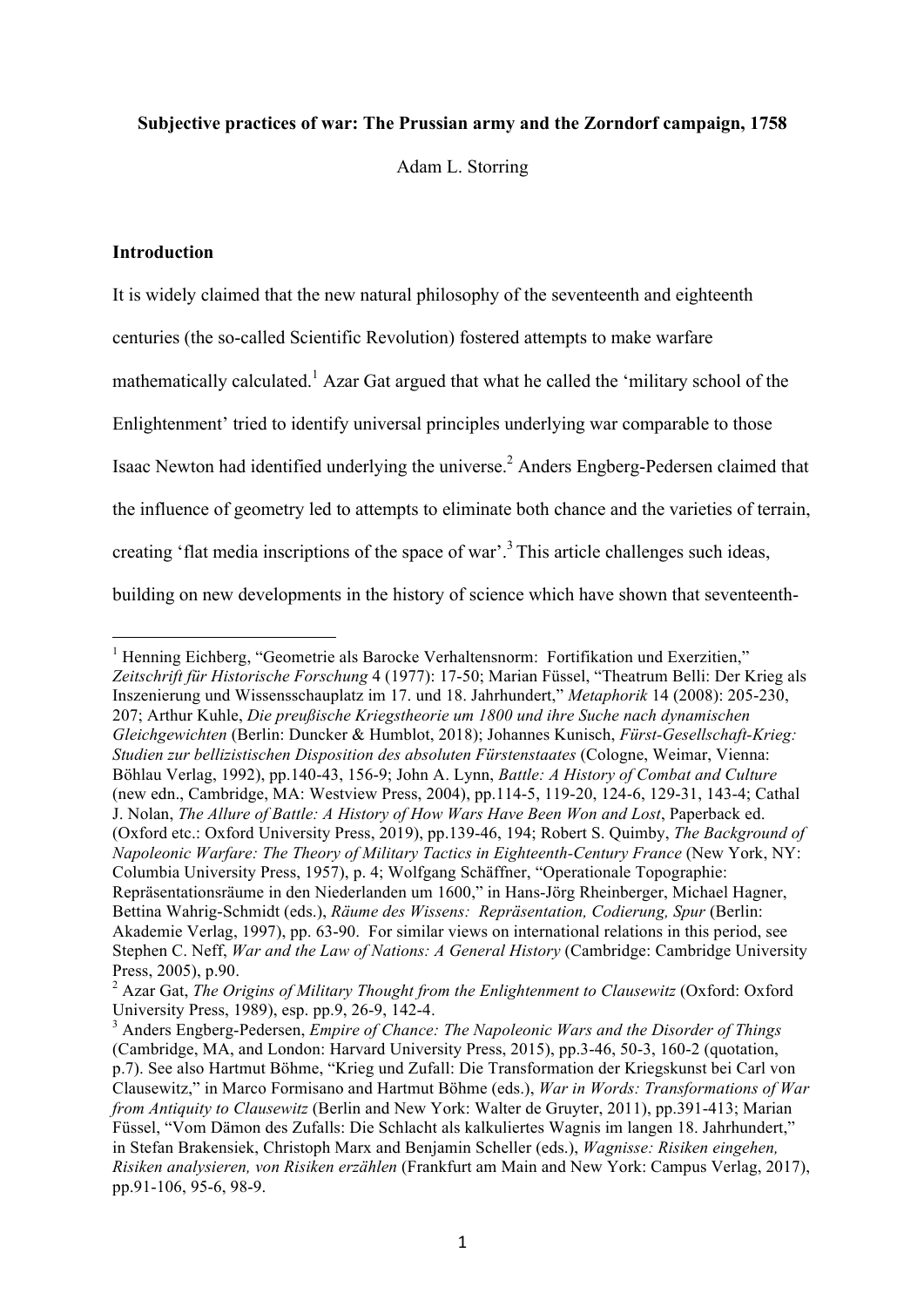and eighteenth-century natural philosophy was itself much more subjective than previously thought, in the sense that it was closely connected to literature and aesthetic considerations.<sup>4</sup> This essay links the history of military theory with the practical history of military campaigns and battles, and places both of them within the broader history of knowledge. It uses the figure of King Frederick II of Prussia (reigned 1740 – 86) to link theoretical with practical military knowledge, placing the military treatises read and written by the king alongside the practical example of the Prussian army's campaign against the Russians in summer 1758 at the height of the Seven Years War (1756-63), which culminated in the battle of Zorndorf. This article shows that both the theory and practice of war – like other branches of knowledge in the long eighteenth century – were fundamentally shaped by the contemporary search for intellectual order. The inability to achieve this in practice led to a reliance on subjective judgment and individual, local knowledge. Whereas historians have noted attempts in the eighteenth century to calculate probabilities mathematically, this article shows that war continued to be conceived as the domain of fortune, subject to incalculable chance.<sup>5</sup> Answering Steven Shapin's call to define concretely "the subjective element in knowledgemaking," the examples of Frederick and his subordinate Lieutenant General Count Christoph zu Dohna reveal sharply different contemporary ideas about how to respond to uncertainty in war.<sup>6</sup> Whereas Dohna sought to be ready for chance events and react to them, Frederick

<sup>&</sup>lt;sup>4</sup> Daniela Bleichmar, "Learning to Look: Visual Expertise across Art and Science in Eighteenth-Century France," *Eighteenth-Century Studies* 46 (2012): 85-111; Oded Rabinovitch, **"**Chameleons between Science and Literature: Observation, Writing, and the Early Parisian Academy of Sciences in the Literary Field," *History of Science* 51 (2013): 33-62; Kim Sloan, "Sir Hans Sloane's Pictures: The Science of Connoisseurship or the Art of Collecting?" *Huntington Library Quarterly* 78 (2015): 381- 415, 384, 412-5.

<sup>5</sup> On uncertainty in war, see Carl von Clausewitz, *On War*, eds. and trans. into English by Michael Howard and Peter Paret (London: Everyman Publishers, 1993), pp.117-8, 125-7, 138-40; Martin Van Creveld, "Napoleon and the Dawn of Operational Warfare," in John Andreas Olsen and Martin van Creveld (eds.), *The Evolution of Operational Art: From Napoleon to the Present* (Oxford: Oxford University Press, 2011), pp.9-32, 9.

<sup>6</sup> Steven Shapin, "The Sciences of Subjectivity," *Social Studies of Science* 42 (2012): 170-84 (quotation, p.172).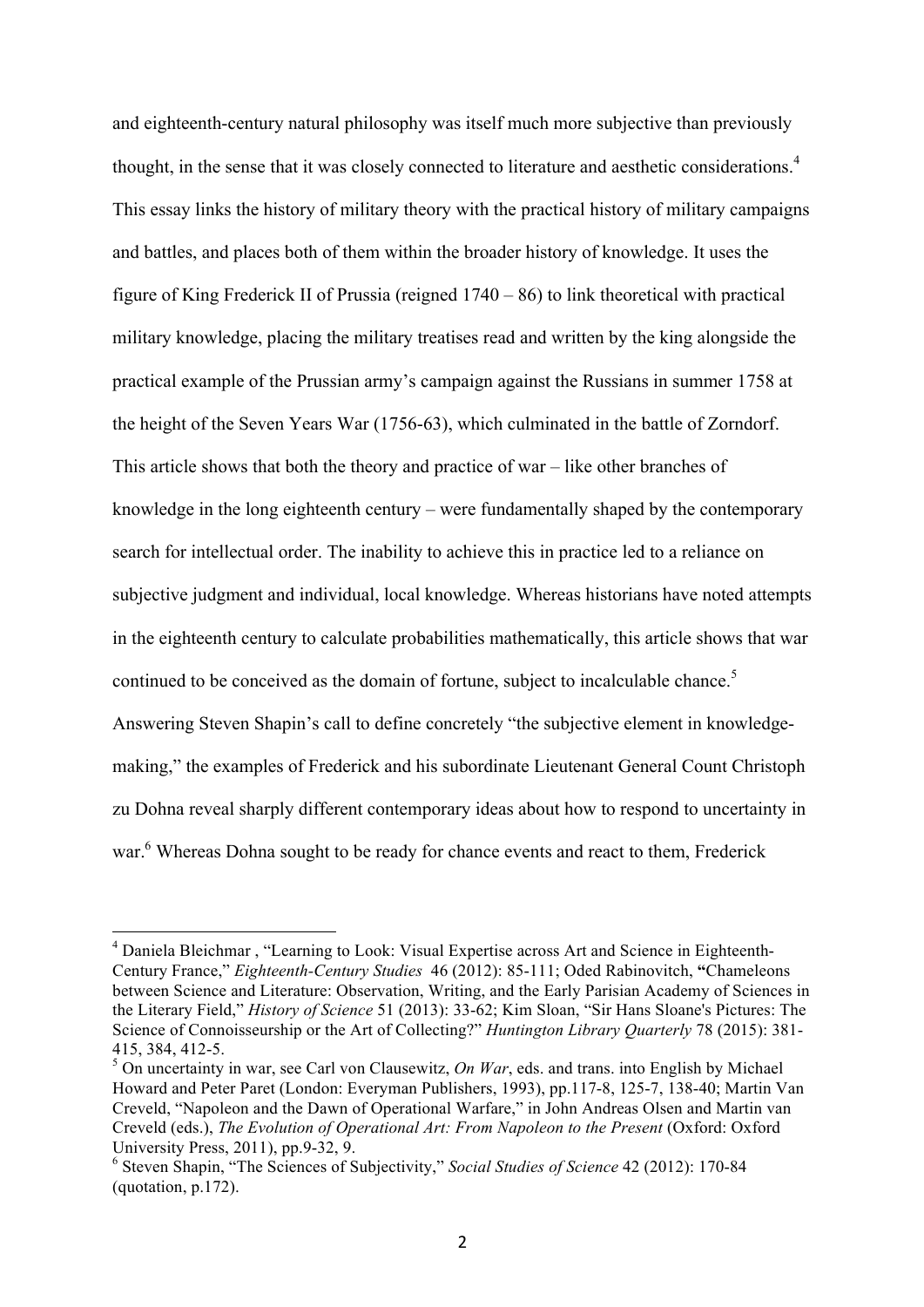actively embraced uncertainty and risk-taking, making chance both a rhetorical argument and a positive choice guiding strategy and tactics.

It is well known that the long eighteenth century saw efforts to bring the world – including the natural world – to order, both politically and intellectually.<sup>7</sup> The new experimental philosophy, for instance, promised intellectual order comparable to the political order sought in Restoration England, while Carl Linnaeus sought to order nature in the service of the Swedish state.<sup>8</sup> In the German lands, the science of government known as cameralism sought to create a "well-ordered police state," regulating society.<sup>9</sup> Both Lorraine Daston and the present author have noted that, whereas coup d'œil – the ability of a commander to read terrain visually – was seen by the early nineteenth century as "an effortless instinct" comparable to aesthetic connoisseurship, in the mid eighteenth century it involved generals having an encyclopedic knowledge of the terrain, reflecting contemporary ideas of intellectual order. 10

 <sup>7</sup> David Blackbourn, *The Conquest of Nature: Water, Landscape and the Making of Modern Germany* (New York and London: W.W. Norton and Company, 2006), pp.5-6, 19, 24-64; Lissa Roberts, "Introduction," in Lissa Roberts, Simon Schaffer, Peter Dear (eds.), *The Mindful Hand: Inquiry and Invention from the Late Renaissance to Early Industrialisation* (Amsterdam: Koninklijke Nederlandse Akademie van Wetenschappen / Royal Netherlands Academy of Arts and Sciences, 2007), pp.1-8, 2; Simon Schaffer, "Introduction," in Roberts, Schaffer, Dear, *The Mindful Hand*, pp.85-93; Peter H. Wilson, *Absolutism in Central Europe* (London and New York: Routledge, 2000), pp.52-3, 60-1, 69. <sup>8</sup> Lisbet Koerner, *Linnaeus: Nature and Nation* (Cambridge, MA, and London: Harvard University Press, 2000), esp. pp.46, 51-2; Steven Shapin and Simon Schaffer, *Leviathan and the Air-Pump: Hobbes, Boyle, and the Experimental Life*, new ed. (Princeton, N.J.: Princeton University Press, 2011), pp.341-2.

<sup>9</sup> Karl Härter, "Vorwort," in Karl Härter (ed.), *Policey und frühneuzeitliche Gesellschaft* (Frankfurt/Main: Vittorio Klostermann, 2000), pp.vii-x; Marc Raeff, *The Well-Ordered Police State: Social and Institutional Change Through Law in the Germanies and Russia, 1600-1800* (New Haven, CT, and London: Yale University Press, 1983); Keith Tribe, "Cameralism and the Science of Government," *The Journal of Modern History* 56 (1984): 263-84, 272-7; Keith Tribe, *Governing Economy: The Reformation of German Economic Discourse, 1750-1840* (Cambridge: Cambridge University Press, 1988), pp.28-34.

<sup>10</sup> Lorraine Daston, "The Coup d'Oeil: On a Mode of Understanding," *Critical Enquiry* 45 (2019): 307-331, 313-22 (quotation, 314); Adam Lindsay Storring, "Frederick the Great and the Meanings of War, 1730-1755" (Unpublished PhD Dissertation: University of Cambridge, 2017 https://www.repository.cam.ac.uk/handle/1810/277782), pp.146-7.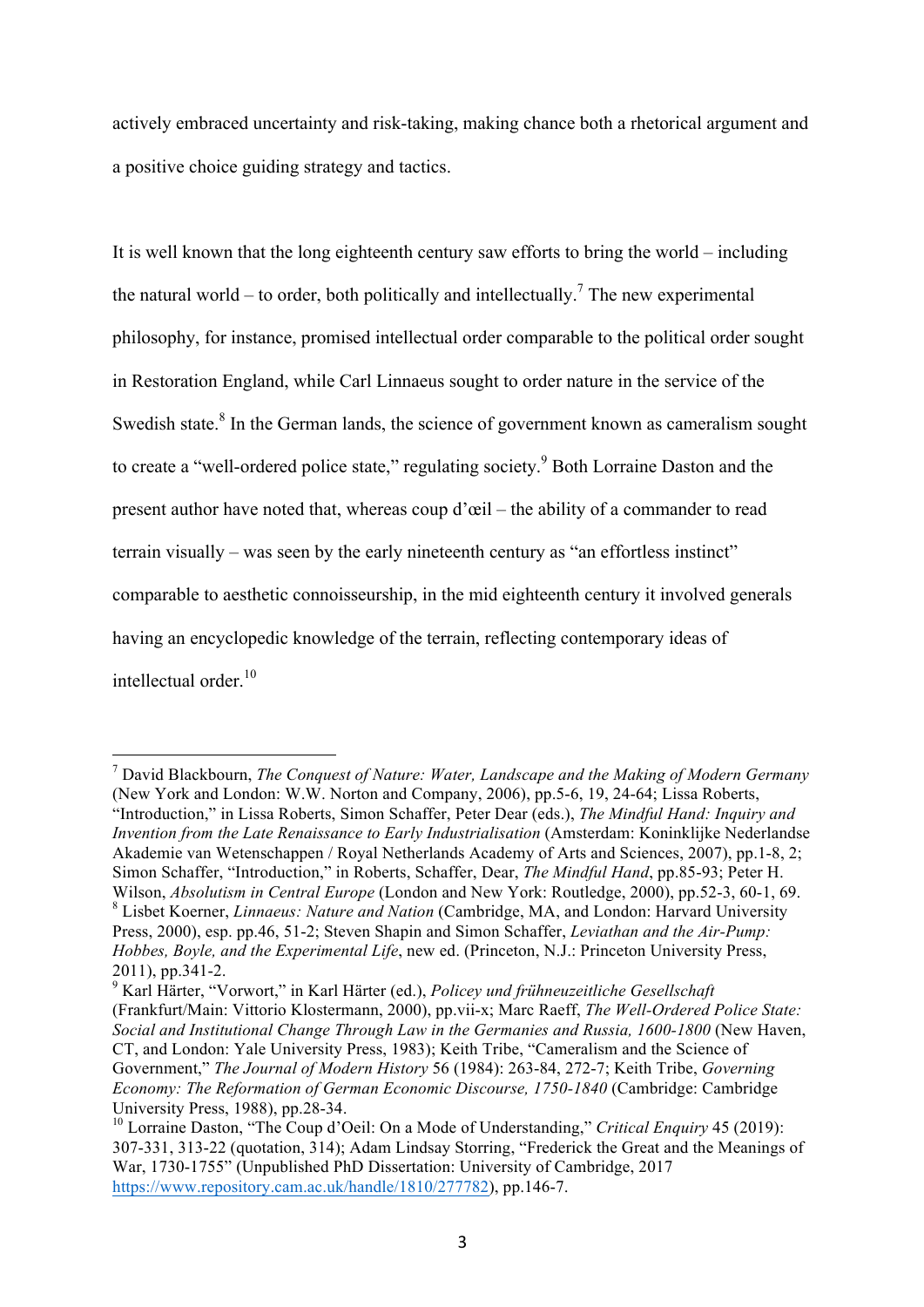The "police state" was often "disordered," however, and it was difficult for early modern states to get accurate information.<sup>11</sup> This inability to achieve intellectual order in practice led to an emphasis on local and personal knowledge. <sup>12</sup> Matthew Edney noted that the "geographic practices" of the long eighteenth century "functioned meaningfully only at the small and medium scales of geographical enquiry.<sup>313</sup> Big mapping projects were hugely expensive and the second Cassini map of France was only completed at the end of the eighteenth century, at the same time that the Ordnance Survey started in Britain. Before that, only local maps could depict topography and physical geography in detail. Contour lines to show the details of terrain also only appeared on maps at the very end of the century, and indeed contemporaries often described terrain in words rather than pictures.<sup>14</sup> Edney and Dorinda Outram distinguished two approaches to acquiring knowledge of nature in this period: personal "reconnaissance" in the field (as practiced most famously by explorers, but also by myriad other travellers and by military officers), and in contrast the detached

<sup>&</sup>lt;sup>11</sup> Ronald G. Asch and Heinz Durchhardt, "Einleitung: Die Geburt des "Absolutismus" im 17. Jahrhundert: Epochenwende der europäischen Geschichte oder optische Täuschung?" in Ronald G. Asch and Heinz Durchhardt (eds.), *Der Absolutismus – ein Mythos? Strukturwandel monarchischer Herrschaft in West- und Mitteleuropa* (ca. 1550-1700) (Cologne, Weimar, Vienna: Böhlau Verlag, 1996), pp.3-24; Arndt Brendecke, *Imperium und Empire: Funktionen des Wissens in der spanischen Kolonialherrschaft* (Cologne, Weimar, Vienna: Böhlau Verlag, 2009); Andre Wakefield, *The Disordered Police State: German Cameralism as Science and Practice* (Chicago and London: University of Chicago Press, 2009).

<sup>12</sup> On the importance of local expertise, see Alix Cooper, *Inventing the Indigenous: Local Knowledge and Natural History in Early Modern Europe* (Cambridge: Cambridge University Press, 2007). <sup>13</sup> Matthew H. Edney, "Reconsidering Enlightenment Geography and Map Making: Reconnaissance, Mapping, Archive," in David N. Livingstone and Charles W.J. Withers (eds.), *Geography and Enlightenment* (Chicago and London, The University of Chicago Press: 1999), pp.165-6. See also *Ibid*, p.191.

<sup>&</sup>lt;sup>14</sup> Michael Biggs, "Putting the State on the Map: Cartography, Territory and European State Formation," *Comparative Studies in Society and History* 41 (1999): 374-405, 380-90; Black, Jeremy, "A Revolution in Military Cartography? Europe, 1650-1815," *The Journal of Military History* 73 (2009): 49-68, 52-4, 65-8; Blackbourn, *Conquest of Nature*, pp.43-4; Edney, "Reconsidering Enlightenment Geography," pp. 166, 168, 187-90, 191-2; Josef W. Konvitz, *Cartography in France 1660-1848: Science, Engineering and Statecraft* (Chicago, London: University of Chicago Press, 1987), pp.xi-101; Jacques Revel, "Knowledge of the Territory," *Science in Context* 4 (1991): 133-61, 139-40, 147-8, 155-9; Mark S. Thompson, *Wellington's Engineers: Military Engineering in the Peninsular War, 1808-1814* (Barnsley: Pen & Sword, 2015), pp.216-21.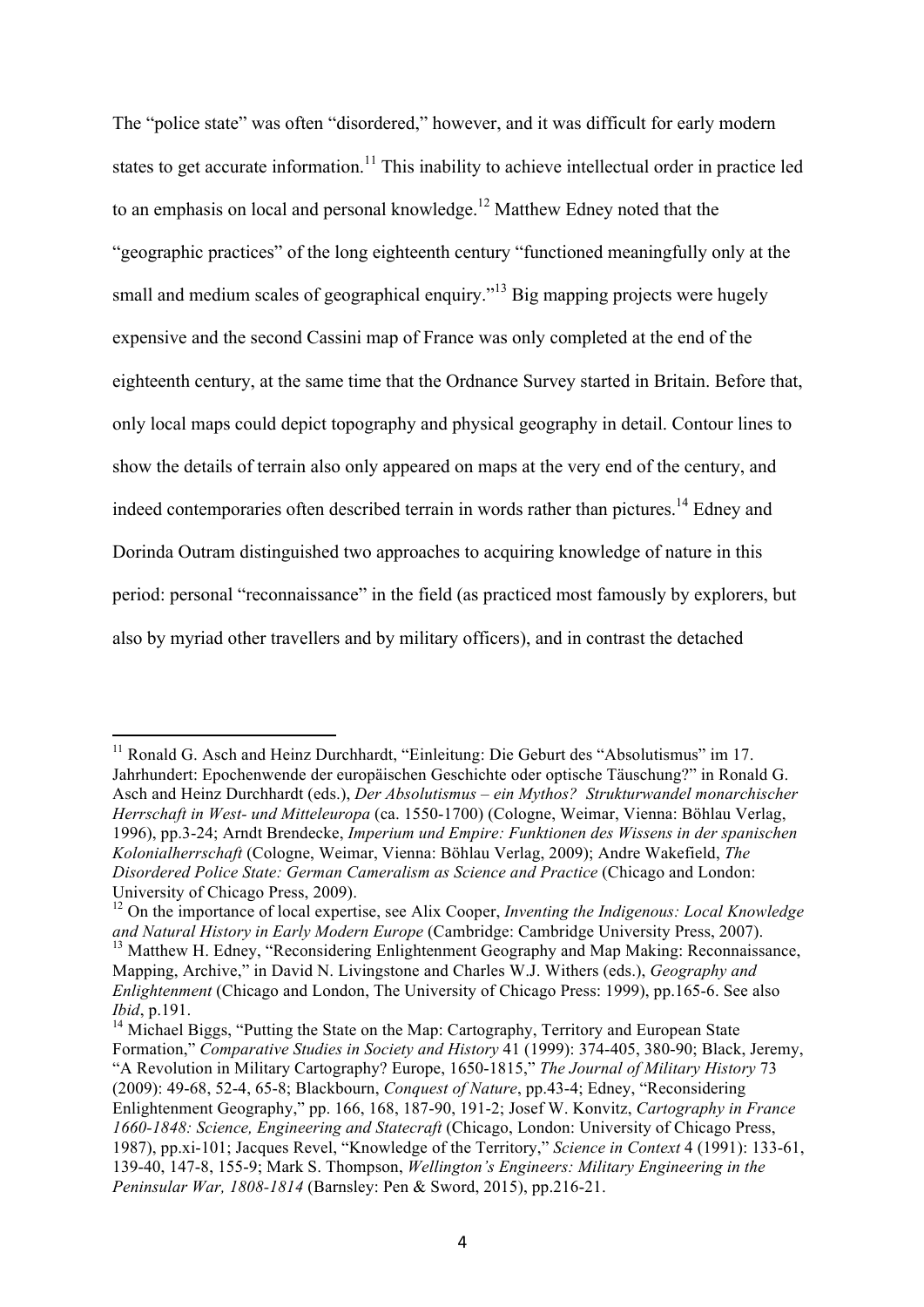perspective of the office-based map-maker or sedentary naturalist.<sup>15</sup> The mid-eighteenthcentury concept of coup d'œil similarly expected generals to acquire their encyclopedic knowledge of the terrain through personal reconnaissance.<sup>16</sup> As with maps, it was only at the end of the eighteenth century that the development of general staffs would provide an institutional basis for military knowledge.<sup>17</sup> This article shows that, in the mid eighteenth century, Europe – and its armies – still relied primarily on personal and local geographical knowledge.

Similarly, while Ian Hacking, Daston and Rüdiger Campe have shown that the long eighteenth century saw the first development of the mathematical theory of probabilities, Daston has noted that mathematical ideas only slowly replaced older conceptions of risk, which "emphasized prudent judgment based on the particularities of the individual case". This reflected "a world . . . where specific . . . and above all personal knowledge counted, knowledge to be sifted and weighed by an old hand in the business." <sup>18</sup> Reinhard Koselleck described how eighteenth-century historians began to move away from chance as an explanation for historical events, but also noted that contemporaries considered it perfectly possible for improbable strokes of fortune to decide events in war, and that chance continued

<sup>&</sup>lt;sup>15</sup> Edney, "Reconsidering Enlightenment Geography," pp.165-6, 168, 172-86, 191-2; Dorinda Outram, "New Spaces in Natural History," in N. Jardine, J.A. Secord, E.C. Spary (eds.), *Cultures of Natural History* (Cambridge etc: Cambridge University Press, 1996), pp.249-65, 261-4; Dorinda Outram, "On Being Perseus: Travel and Truth in the Enlightenment," in Livingstone and Withers, *Geography and Enlightenment*, pp.281-94.

<sup>&</sup>lt;sup>16</sup> Daston, "The Coup d'Oeil": 313-9; Storring, "Frederick the Great and the Meanings of War, 1730-1755," pp.146-7.

<sup>&</sup>lt;sup>17</sup> Van Creveld, "Napoleon and the Dawn of Operational Warfare," pp.23-4.

<sup>&</sup>lt;sup>18</sup> Rüdiger Campe, *The Game of Probability: Literature and Calculation From Pascal to Kleist*, trans. into English by Ellwood H. Wiggins, Jr. (Stanford, CA: Stanford University Press, 2012); Lorraine Daston, *Classical Probability in the Enlightenment* (Princeton, N.J.: Princeton University Press, 1988) (quotations, p.112); Ian Hacking, *The Emergence of Probability: A Philosophical Study of Early Ideas about Probability, Induction and Statistical Inference*, 2<sup>nd</sup> ed. (Cambridge etc.: Cambridge University Press, 2006).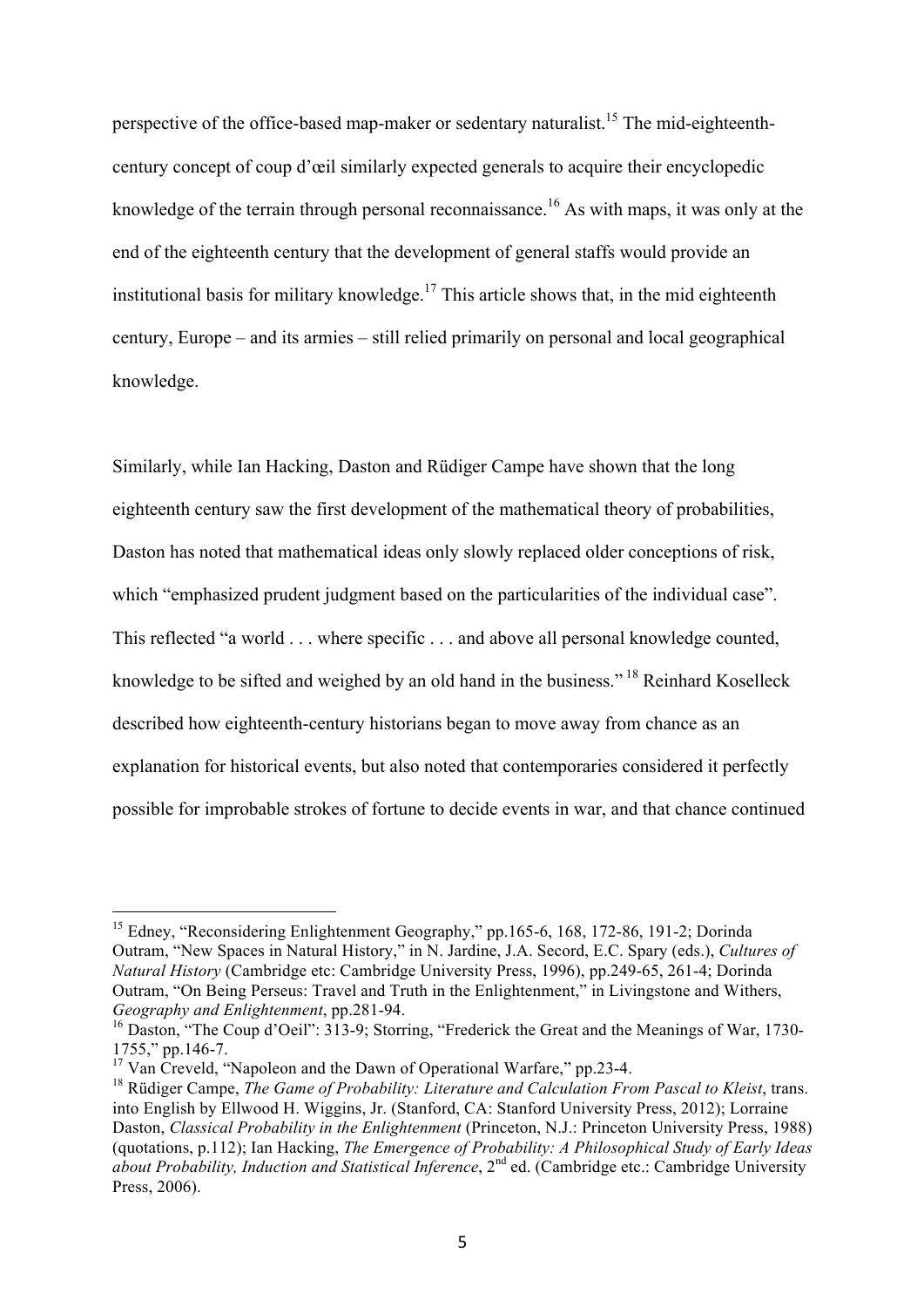to be used as a rhetorical tool to explain military reverses.<sup>19</sup> Indeed, many international lawyers positively welcomed the chance element in war as an impartial means of settling disputes between states, and the present author has shown that some military thinkers similarly embraced chance in war.<sup>20</sup> This article describes how both eighteenth-century military theorists and generals in the field sought to use personal judgment to respond to the uncertainty of war.

This reliance on personal knowledge and judgment in war reflected the importance of what Pamela Smith has called "practical craft knowledge," as opposed to "the theoretical knowledge of scholars or scientists". As with Smith's work on early modern artisans, this article examines eighteenth-century military knowledge primarily through its "practices," which were "often formulated  $\ldots$  not in words but instead in works."<sup>21</sup> Eighteenth-century military officers offer a particularly fascinating case study because they were overwhelmingly noblemen, whereas practical knowledge has often been associated with lower-status groups. Christopher Duffy noted that in the eighteenth century it was thought

<sup>&</sup>lt;sup>19</sup> Reinhart Koselleck, *Futures Past: On the Semantics of Historical Time*, trans. into English by Keith Tribe (Cambridge, MA, and London: The MIT Press, 1985), pp.116-29. See also Böhme, "Krieg und Zufall," pp. 395-6; Füssel, "Vom Dämon des Zufalls," pp.99-103, 106.

<sup>&</sup>lt;sup>20</sup> Campe, *The Game of Probability*, p.33; Storring, "Frederick the Great and the Meanings of War," pp.187-204; James Q. Whitman, *The Verdict of Battle: The Law of Victory and the Making of Modern War* (Cambridge, MA, London: Harvard University Press, 2012), pp.2-3, 20, 50-94, 258.

<sup>21</sup> Pamela H. Smith, *The Body of the Artisan: Art and Experience in the Scientific Revolution* (Chicago and London: The University of Chicago Press, 2004), pp.6-8, 17-23, 27-8, 240 (quotations, pp. 6, 8, 18). On practical "expertise" in the early modern period, see Eric H. Ash, "Introduction: Expertise and the Early Modern State," in Eric H. Ash (ed.), *Expertise: Practical Knowledge and the Early Modern State* (Chicago: University of Chicago Press, 2010), pp.1-24; Ursula Klein and E.C. Spary, "Introduction: Why Materials?" in Ursula Klein and E.C. Spary (eds.), *Materials and Expertise in Early Modern Europe* (Chicago and London: University of Chicago Press, 2010), pp.1-22, 1- 7;Ursula Klein, "Artisanal-Scientific Experts in Eighteenth-Century France and Germany," *Annals of Science* 69 (2012): 303-306; Roberts, Schaffer, Dear, *The Mindful Hand*.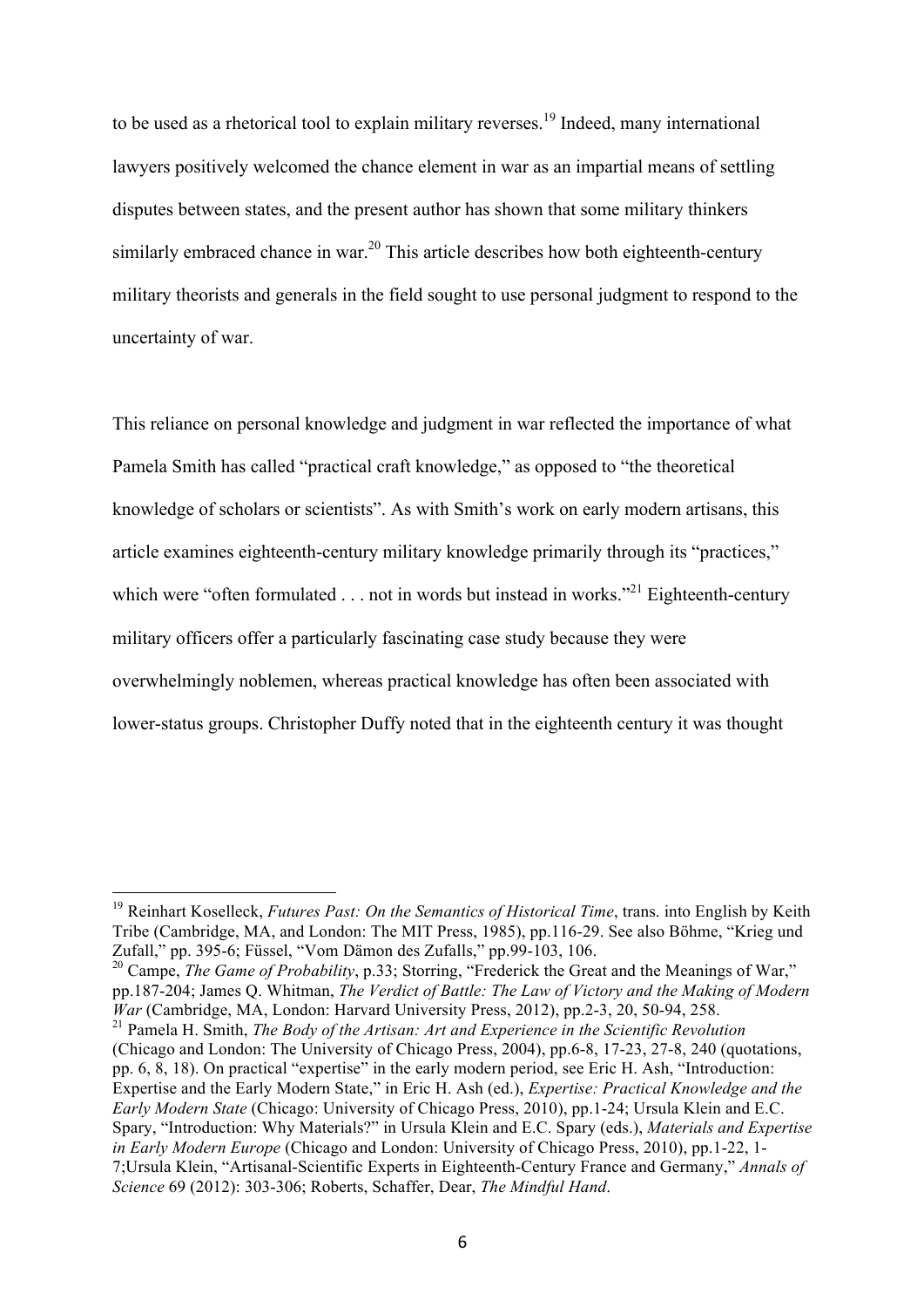that generalship had to be learnt through practical apprenticeship with the great commanders<sup>22</sup>

Frederick II of Prussia is an important figure uniting the intellectual discourses of the eighteenth century with military practice, as he not only led his armies personally through a series of wars but was also deeply involved in contemporary cultural and intellectual life. The mid eighteenth century saw a huge upsurge in books on military topics, of which some of the most important for Frederick were the works of the Marquis de Feuquières, the Chevalier de Folard, the Marquis de Puységur, the Marquis de Quincy, the Marquis de Santa Cruz, and Maurice de Saxe.<sup>23</sup> Friedrich Moritz von Rohr, an ensign in Frederick's guard, also translated Comte Turpin de Crissé's 1754 *Essay on the art of war* into German, possibly at Frederick's suggestion.<sup>24</sup> Along with Frederick's own writings, these works provide a representative sample of contemporary books on war. Frederick's campaigns have been studied in detail for centuries, but historians have generally focused on the king's own writings rather than examining the views of his generals.<sup>25</sup> To achieve a broader perspective, this article examines Frederick's unpublished correspondence with his subordinate Dohna.

The Seven Years War saw the upstart Prussian state confronted by a coalition of most of Europe: Austria, France, Russia, Sweden, and the Holy Roman Empire. When the Russian

<sup>23</sup> Gat, *Origins of Military Thought*, pp.25-6; Großer Generalstab Kriegsgeschichtliche Abteilung II, *Friedrich des Großen Anschauungen vom Kriege in ihrer Entwickelung von 1745 bis 1756* (Berlin: Ernst Siegfried Mittler und Sohn, 1899), pp.233-5, 377-9; Ullrich Marwitz, "Friedrich der Große als Feldherr," in Militärgeschichtliches Forschungsamt (ed.), *Friedrich der Große und das Militärwesen seiner Zeit* (Herford, Bonn: Verlag E.S. Mittler und Sohn, 1987), p.75.

<sup>&</sup>lt;sup>22</sup> Christopher Duffy, *Frederick the Great: A Military Life* (London: Routledge & Kegan Paul, 1985), p.9.

<sup>&</sup>lt;sup>24</sup> Christopher Duffy, *The Army of Frederick the Great*, 2<sup>nd</sup> ed. (Chicago: The Emperor's Press, 1996), p. 53; Friedrich Moritz von Rohr, *Des Herrn Grafen Turpin von Crisse, Brigadiers unter der französischen Armee und Mestre du Camp über ein Husaren Regiment, Versuche über die Kriegskunst* (Potsdam, 1756).

<sup>25</sup> Reinhold Koser, "Die preussische Kriegsführung im Siebenjährigen Kriege," *Historische Zeitschrift* 92 (1904): 239-73, 266.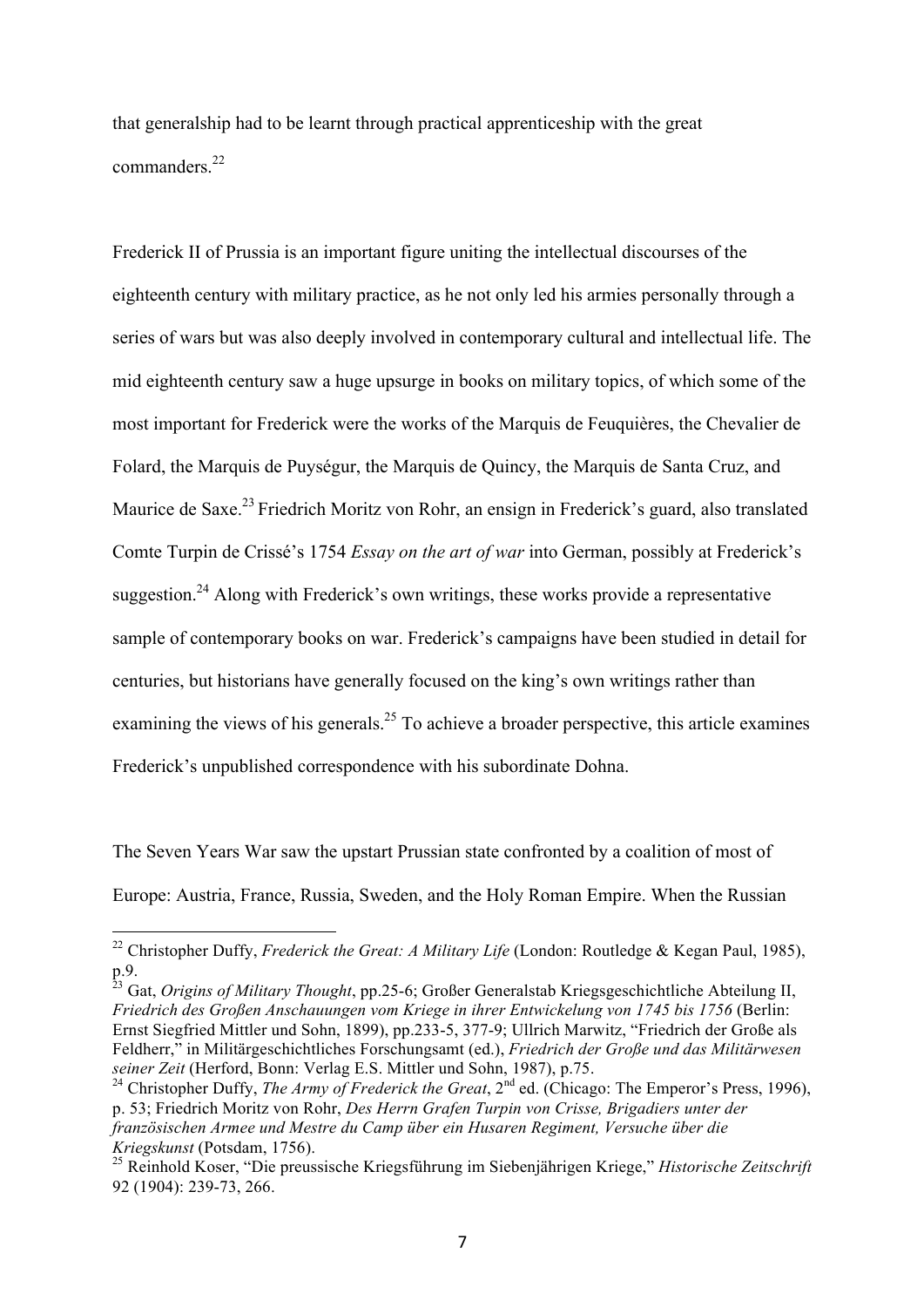army of Villim Villimovitch Fermor occupied the isolated province of East Prussia in January 1758, Russian troops were in a position to advance toward the Prussian heartland. On 24 March 1758, Frederick appointed Dohna as commander of the smaller Prussian army facing the Russians and Swedes in the north, while he himself faced the Austrians to the south. Fermor's army crossed the Vistula in late May and June and toiled slowly across Poland, reaching Posen on 1 July and Meseritz on 26 July. Frederick expected that the Russians would join the Austrians by entering Silesia or Lusatia, to the south, and that he would face them with his main army while Dohna remained further north. From early August, however, Frederick started planning to march north to unite with Dohna.<sup>26</sup>

## **"Perfect knowledge" and "exact information"**

Reflecting the long eighteenth century's search for intellectual order, military writers specified that, as the Marquis de Quincy repeatedly emphasized, a general must have a "perfect knowledge" ("connoissance parfaite") of the country where their army was campaigning.<sup>27</sup> The Marquis de Puységur declared that, "the general should have in his head an exact knowledge ("connoissance exacte") of all the country which his army occupies."<sup>28</sup> Frederick showed that this was more than mere rhetoric, as he demanded detailed information from Dohna about the landscape and the Russian positions. On 1 August, he ordered Dohna "to form a map [of] how the position of the Russians at Meseritz is . . . and how the area and

 <sup>26</sup> Dieter Ernst Bangert, *Die russisch-österreichische militärische Zusammenarbeit im Siebenjährigen Kriege in den Jahren 1758-1759*, (Boppard am Rhein: Harald Boldt, 1971), pp.46-52, 82-90; *Politische Correspondenz Friedrich's des Grossen* (Berlin: Verlag von Alexander Duncker, 1879- 1939), Vol. XVI, pp.220, 270, 323-4, 333-4, 341-2, 346-8, 359, 397; *Politische Correspondenz*, XVII, pp. 96, 120-3, 136-8, 142-3; J. G. Tielke, *An Account of Some of the Most Remarkable Events of the War Between the Prussians, Austrians and Russians from 1756 to 1763: And a Treatise on Several Branches of the Military Art with Plans and Maps*, trans. into English by C. Crawford and R. Crawford, 2nd ed. (London, 1788), Vol. II, pp.13-22, 66, 70-1, 83-6, 89, 95, 97.

<sup>27</sup> Charles Sevin Marquis de Quincy, *Histoire Militaire du Regne de Louis le Grand, Roy de France* (Paris, 1726), Vol. VII\_II, pp.22, 33-4, 54. On this phenomenon more widely, see Storring, "Frederick the Great and the Meanings of War," pp.145-8.

<sup>28</sup> Jacques François de Chastenet de Puységur, *Art de la Guerre par Principes et par Règles* (Paris, 1748), Vol. II, pp.72.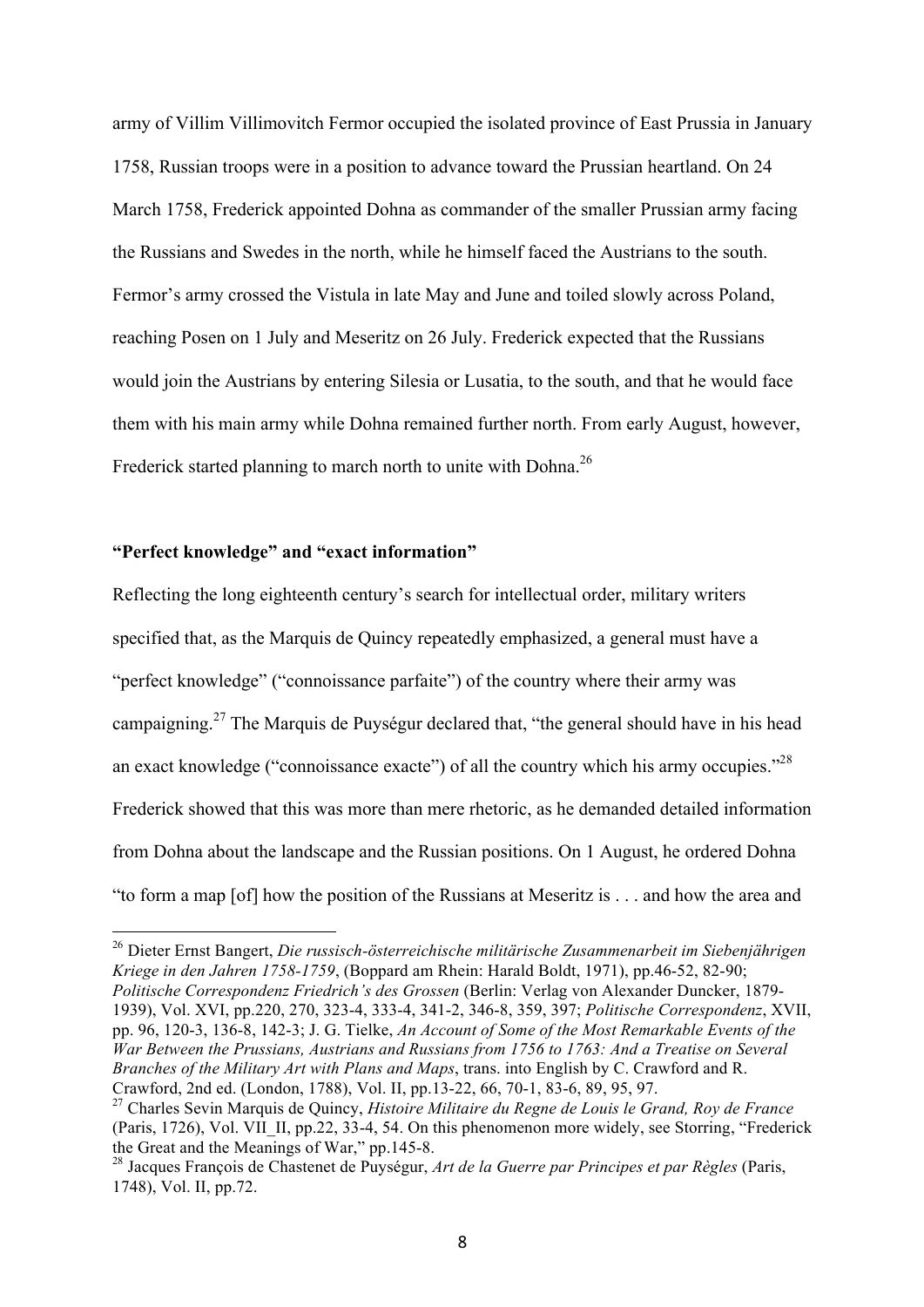other circumstances are, so as not to run  $\dots$  blind into the enemy."<sup>29</sup> On 4 August, Frederick demanded, "as exact news as possible of the enemy's position and the area around." Dohna should "have a map prepared of the position of the enemy, how he stands and how the terrain is."<sup>30</sup> "You . . . must try to find out as exactly as possible the nature of the situation and all routes and circumstances, so that you have everything properly in your head", Frederick emphasized some days later.<sup>31</sup>

Reflecting the contemporary emphasis on personal and local knowledge of nature, eighteenth-century generals frequently used reports from local people, and Frederick told Dohna to produce his map using information from "foresters, butchers and the like, who know the area around Meseritz at every turn".<sup>32</sup> Frederick and Dohna also used the wider institutions of the Prussian state, with Dohna gleaning considerable information about Russian movements from two Prussian officials who had been captured and interrogated by the Russians, from the Prussian envoy in Danzig, and from Prussian officials in East Prussia.<sup>33</sup> Frederick ordered the commandant of the Silesian fortress of Glogau to "send me at once the best maps that you can find of the Polish border."<sup>34</sup> Dohna also told the local chamber of the Neumark Brandenburg (the territory east of the Oder) to provide him with "charts and drawings of the parts of the Neumark lying on the Polish side, as well as of the Polish borders and also of Poland [itself], especially the part where the Russians . . . are". The councilors sent Dohna two maps, but apologized that one "is only correct and accurate as far

 <sup>29</sup> *Politische Correspondenz*, XVII, p.143.

<sup>30</sup> *Politische Correspondenz*, XVII, p.150.

<sup>31</sup> *Politische Correspondenz*, XVII, p.153.

<sup>32</sup> Christopher Duffy, *The Military Experience in the Age of Reason* (London and New York: Routledge & Kegan Paul, 1987), p.183; Edney, "Reconsidering Enlightenment Geography," p.180; *Politische Correspondenz*, XVII, p.150; Thompson, *Wellington's Engineers*, p.220-1.

<sup>33</sup> Geheimes Staatsarchiv Preußischer Kulturbesitz (henceforth GStA PK), I. HA Rep. 96 Nr. 85 Oo, pp.100r–101r, 123r – 123v, 126r, 131r–131v.

<sup>34</sup> *Politische Correspondenz*, XVII, p.157.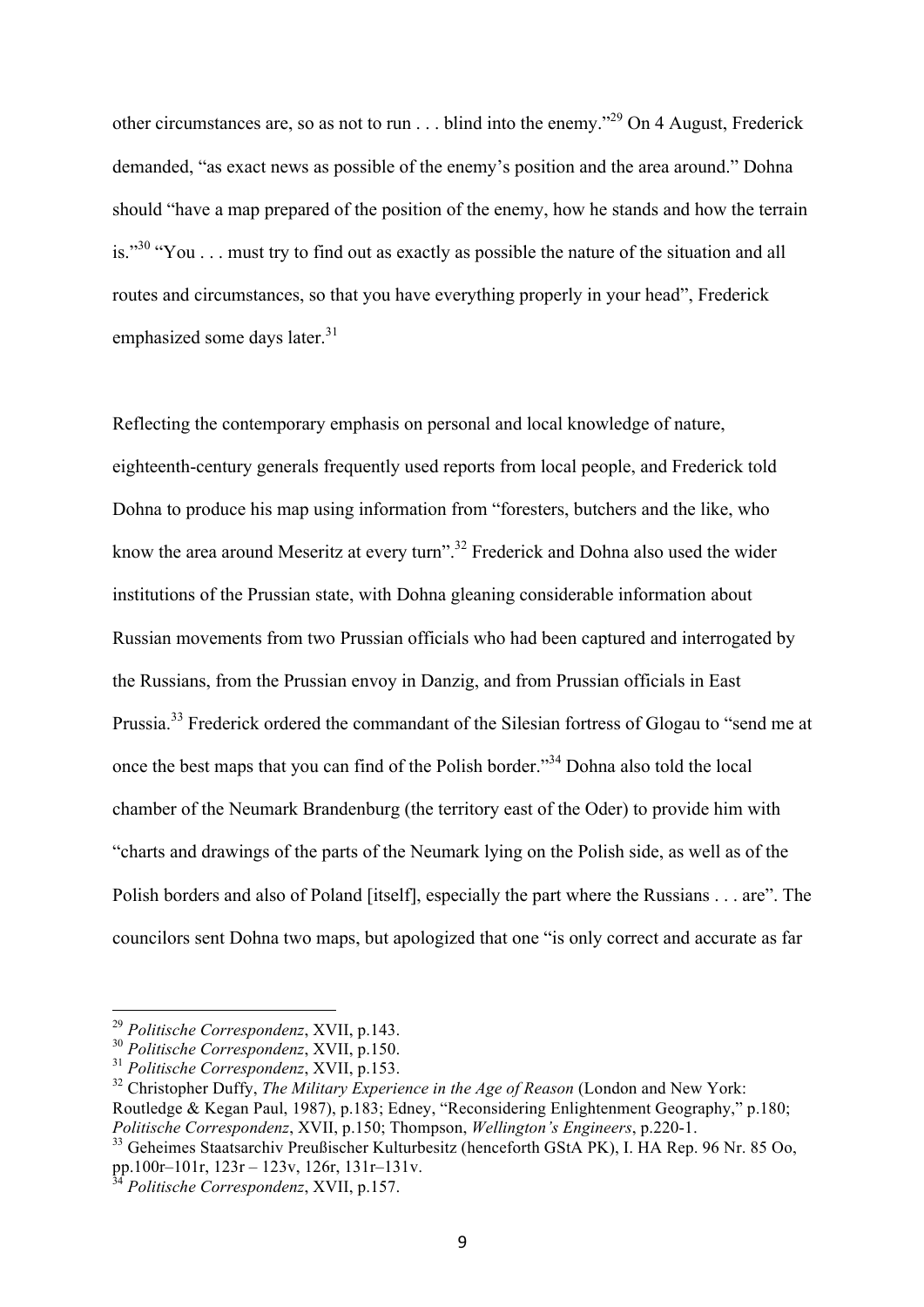as concerns the Neumark, but the border is not marked on it, as the Chamber has not needed this."<sup>35</sup>

Just as the knowledge available to early modern states was limited, however, so Dohna's search for "exact information" was frustrated. He had long had detachments east of the Oder, and learnt in late July that the Russians had reached Meseritz. He established an advance guard, which sent out detachments to find the Russians, and Prussian hussars even reached Königswalde on 13 August and skirmished with Cossacks.<sup>36</sup> Dohna was able to report the presence of portions of the Russian army at Königswalde on 4 August, just inside Prussian territory, and then at Landsberg on 11 August.<sup>37</sup> Prussian reports on 4 August, however, still erroneously located the bulk of the Russian army at Meseritz, further east, describing in detail the supposed location and defenses of a camp that the Russians had left two days previously.<sup>38</sup> Dohna lamented, "I have made all possible efforts, both with patrols and spies, to acquire news on the actual strength of the Russian main army and their position at Meseritz. However, their . . . light troops have prevented me from achieving this objective."<sup>39</sup> The Prussian army prided itself on well-ordered and disciplined line troops, but it struggled to penetrate the Russian army's screen of irregular, disordered but highly effective light cavalry.<sup>40</sup> Although he repeatedly praised the achievements of his one irregular unit, the Free Regiment of Hordt, Dohna lamented that "the great number of light troops of the enemy

 <sup>35</sup> GStA PK, I. HA Rep. 96 Nr. 85 Oo, p.128r.

<sup>36</sup> Tielke, W*ar between the Prussians, Austrians, and Russians*, pp.91-2, 98, 102-7, 119-20; Jürgen Ziechmann (ed.), *Journal vom Siebenjährigen Kriege von Friedrich Wilhelm Ernst Freiherr von Gaudi, Band V: 1758* (Buchholz: LTR-Verlag, 2003), pp.210-14, 219-20.

<sup>37</sup> GStA PK, I. HA Rep. 96 Nr. 85 Oo, pp.97r, 99r, 100v, 113r – 113v, 116r, 117v, 119r, 123v, 125r, 127r.

<sup>38</sup> Bangert, *Militärische Zusammenarbeit*, p.98; GStA PK, I. HA Rep. 96 Nr. 85 Oo, pp.97r, 102r – 102v; Tielke, W*ar between the Prussians, Austrians and Russians*, p.101.

<sup>39</sup> GStA PK, I. HA Rep. 96 Nr. 85 Oo, p.97r.

<sup>40</sup> GStA PK, I. HA Rep. 96 Nr. 85 Oo, p.119v; Peter Paret, *Yorck and the Era of Prussian Reform, 1807-1815* (Princeton, NJ: Princeton University Press, 1966), pp.25-8.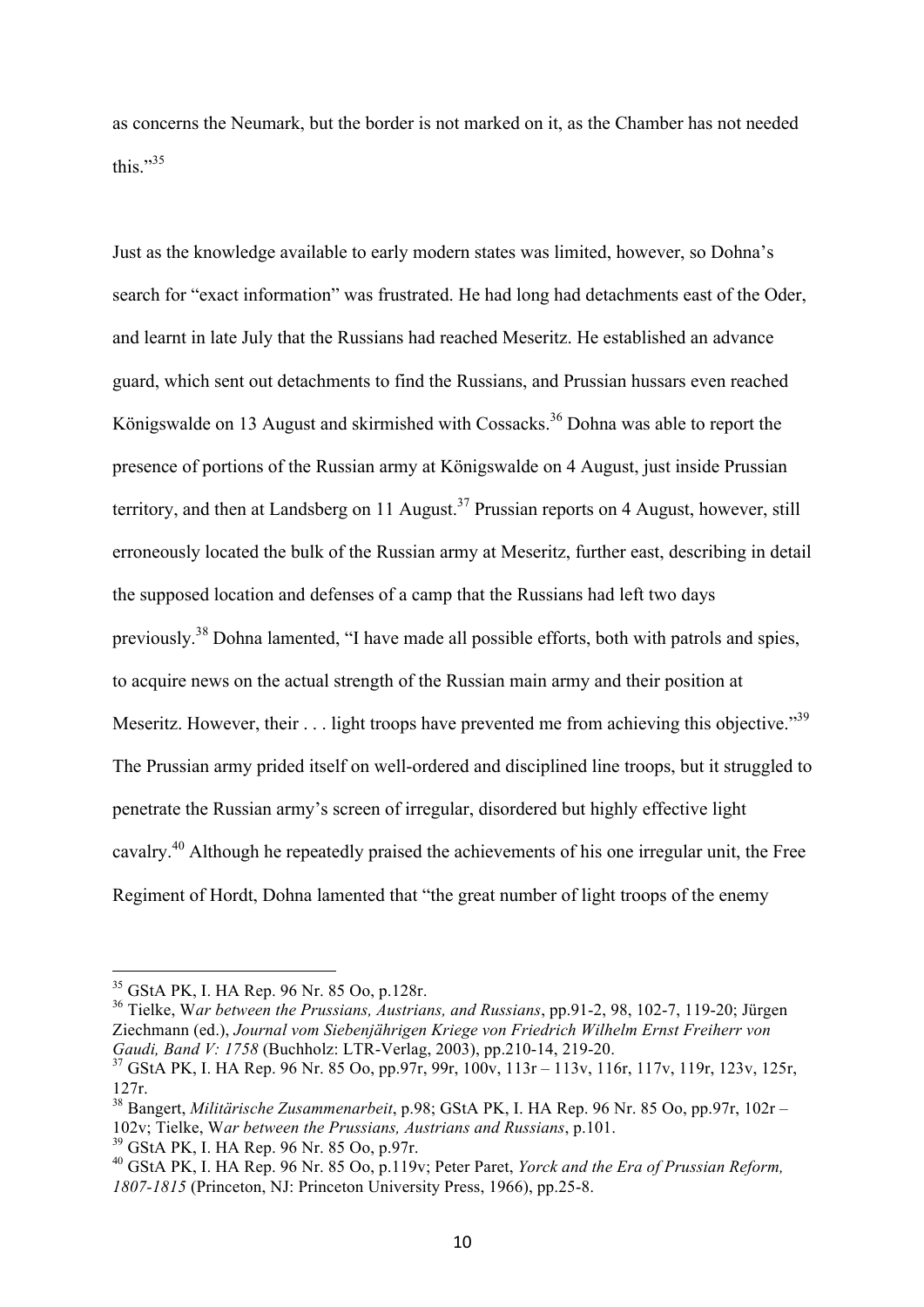make reconnaissance impossible for me."<sup>41</sup> On 11 August, he admitted that, "at present, it cannot be said with certainty, nor can one reliably find out, whether more or fewer Russian troops are currently at Meseritz."<sup>42</sup> The Prussians struggled even to draw on the personal knowledge of local people, as Dohna lamented on 13 August that "the mere suspicion of being a spy has led several unfortunates to be treated with such inhumanity [by the Russians] that it is no longer possible to persuade anyone who could be employed as such."<sup>43</sup> Frederick wrote to Dohna in frustration on the same day that "I have . . . seen . . . , not without displeasure, that you cannot tell me anything accurate about the enemy's position. It should be at Meseritz: so write to me whether the Russian army is actually there! I absolutely must know where the enemy is, otherwise I [can]not do anything!"<sup>44</sup> In the wide spaces of Poland and eastern Brandenburg, the Prussians were unable to achieve either "exact information" or "perfect knowledge".

#### **"Foresight" and Risk**

Just as they expected a general to have "perfect", "exact knowledge" of the terrain, so the military authors read by Frederick, while not proposing mathematical calculations of probability, expected a commander to foresee all eventualities in order to control the play of chance in war.45 The Chevalier de Folard emphasized that "foresight ["prévoyance"] against accidents  $\dots$  is the foundation of great enterprises".<sup>46</sup> 'There is not a single [potential] accident] which one can ignore,' said Folard, 'at least of those which one can avoid through

<sup>&</sup>lt;sup>41</sup> GStA PK, I. HA Rep. 96 Nr. 85 Oo, pp.97r – 97v, 113v–114r, 117r –117v, 123v (quotation, p.113v).

 $^{42}$  GStA PK, I. HA Rep. 96 Nr. 85 Oo, p.113v.

<sup>43</sup> GStA PK, I. HA Rep. 96 Nr. 85 Oo, p.123r.

<sup>44</sup> *Politische Correspondenz*, XVII, p.169.

<sup>&</sup>lt;sup>45</sup> Storring, "Frederick the Great and the Meanings of War," pp.120-4.

<sup>46</sup> *Extrait Tiré des Commentaires du Chevalier Folard sur l'Histoire de Polybe, pour l'Usage d'un Officier* (Sans Souci, 1753), p.57. See also *Ibid*, p.77.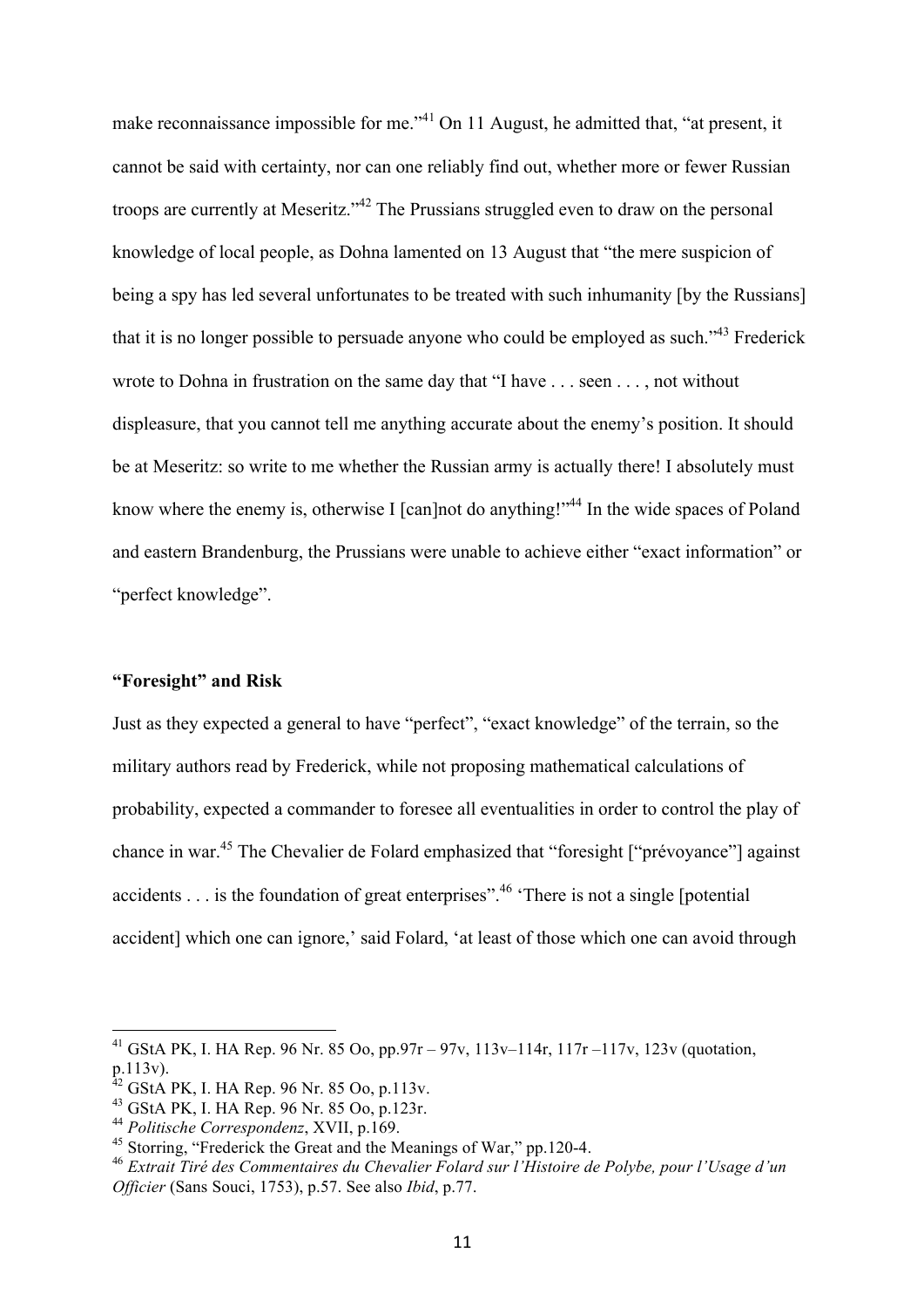precautions taken in advance.'47 Turpin de Crissé repeatedly emphasized the need for "foresight" ["prévoyance"] on the part of a general, and Puységur noted that any shortage of supplies resulting from "a lack of foresight" ("un manquement de prévoyance") on the part of the commander was "a great fault, and  $\ldots$  worthy of blame".<sup>48</sup> Ouincy stated that a general "must have foreseen" in advance any danger of their army being defeated, and should "foresee" what line of retreat they would use.49 Frederick himself wrote in his 1748 *General principle of Wars* that the general should continually imagine what the enemy might do: "he is the sentinel of his army, he must see, hear, foresee and prevent all the ill that could befall it."<sup>50</sup> "One must anticipate everything, sense difficulties, and resolve them," he wrote.<sup>51</sup> In his 1755 *Thoughts and General Rules for War* Frederick similarly declared that, "a general of an army must be indefatigably vigilant, consider everything, foresee everything and observe even the slightest steps of the enemy."<sup>52</sup>

Contemporary authors also emphasized that a general should be ready to take advantage of chance developments that fell in their favor. Folard advised commanders to take advantage of the enemy's mistakes, and Quincy urged them "to profit ["profiter"] from an advantage" of any kind.<sup>53</sup> Turpin said that "it is up to the genius [of the general] to seize the occasions". While not all "circumstances" could be anticipated, "it is through his skill to profit ["profiter"] from them" that a general could achieve victory.<sup>54</sup> Maurice de Saxe similarly stressed that a general should "know how to profit from the thousand kinds of situations

 <sup>47</sup> *Extrait des commentaires du Chevalier Folard*, p.96.

<sup>48</sup> Puységur, *Art de la Guerre*, Vol. II, p.33; Turpin de Crissé, *Essai sur l'Art de la Guerre* (Paris, 1754), Vol. I, pp.16, 384, 385.

<sup>49</sup> Quincy, *Histoire Militaire*, Vol. VII\_II, pp.63, 81.

<sup>50</sup> Johann D.E. Preuss (ed.), *Œuvres de Frédéric le Grand* (Berlin: R. Decker, 1846-56), Vol. XXVIII, pp.45-6.

<sup>51</sup> *Œuvres*, XXVIII, p.18.

<sup>52</sup> *Œuvres*, XXVIII, p.144.

<sup>53</sup> *Extrait des Commentaires du Chevalier Folard*, p.19; Quincy, *Histoire Militaire*, VII\_II, pp.51, 104 (quotation, p.104).

<sup>54</sup> Turpin, *Essai*, Vol. I, p. 386.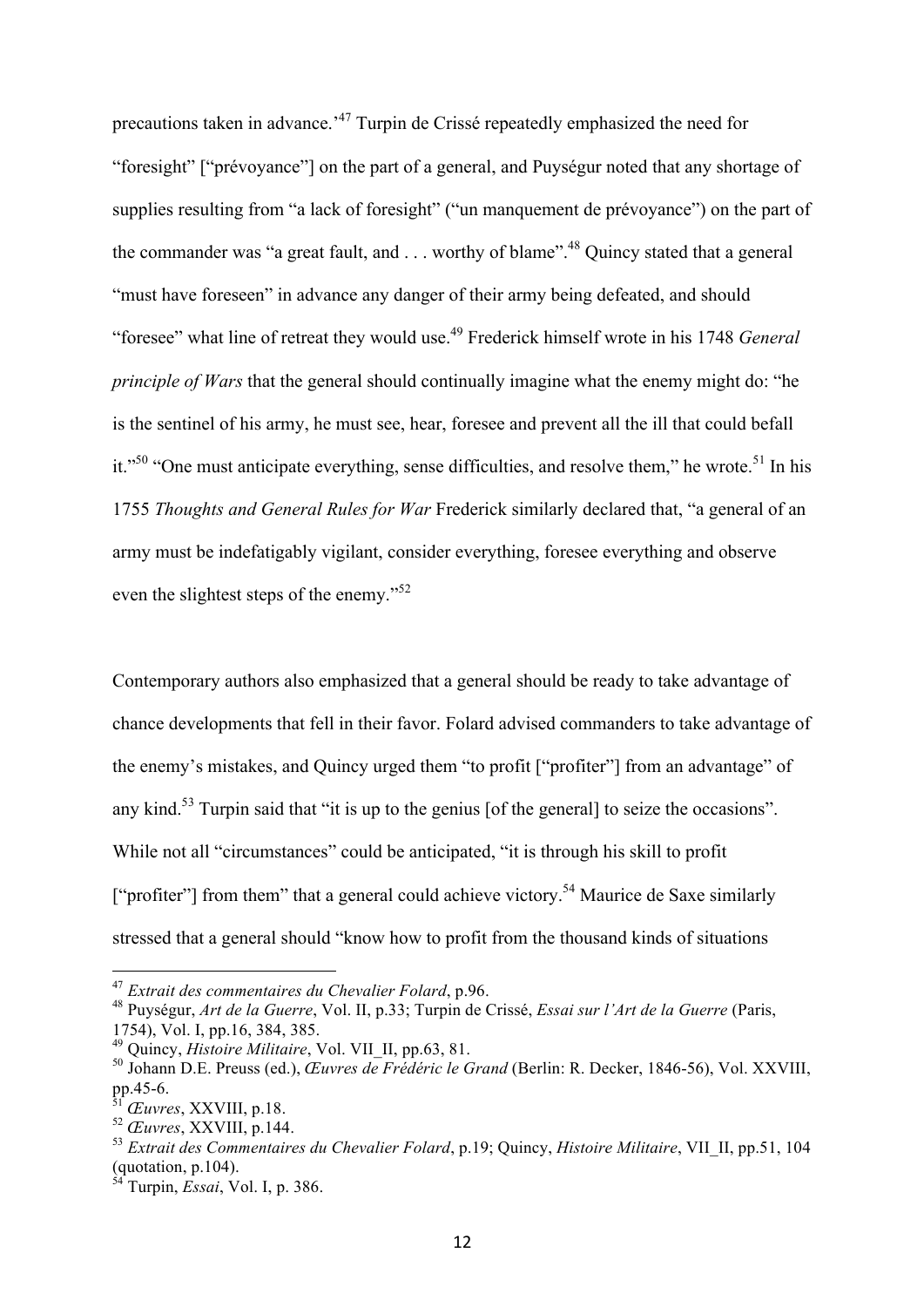which present themselves to us".<sup>55</sup> Having argued in his *General principles* for the value of an offensive strategy, Frederick admitted that, "one cannot always wage a war entirely on the offensive," but recommended "a ruse which, inflating the amour-propre of the enemies, induces them into faults from which one can profit".<sup>56</sup>

Dohna now showed what this "foresight" looked like in practice, as he managed the uncertainty resulting from his limited information by waiting on the Oder river, seeking to respond to eventualities and cover the various possible Russian moves while not committing himself in any one direction. With his main force at Frankfurt on the Oder, Dohna emphasized to Frederick on 4 August that, "if I had only one enemy before me, I would have had no hesitation in crossing the Oder and advancing all the way into Poland. Now, however, I see myself required also to be aware of the Swedes", who threatened Berlin from the north.<sup>57</sup> Neither Dohna nor Frederick was sure whether the Russians intended to move south to link up with the Austrians, northward to link up with the Swedes (who were based on the Baltic coast), or whether they might cross the Oder river via the Prussian fortress of Cüstrin and advance directly on Berlin.<sup>58</sup> The Prussian uncertainty was not surprising, as, even in late July, there were still acrimonious discussions about this within the allied high command. Moreover, the Russian forces included a detached corps commanded by Lieutenant General Browne, which operated independently of Fermor.<sup>59</sup> The Prussian resident in Danzig reported on 9 August "from reliable sources, that,"

 <sup>55</sup> Maurice de Saxe, *Les Reveries ou Memoires sur l'Art de la Guerre*, de Bonneville (ed.) (The Hague, 1756), p.177. See also *Ibid*, p.206.

<sup>56</sup> *Œuvres*, XXVIII, p. 15.

<sup>57</sup> GStA PK, I. HA Rep. 96 Nr. 85 Oo, p.97r; Max Immich, *Die Schlacht bei Zorndorf am 25. August* 

*<sup>1758</sup>* (Berlin, 1893), p.53.<br><sup>58</sup> GStA PK, I. HA Rep. 96 Nr. 85 Oo, pp.103r, 105r, 107r, 117r, 119v, 125r, 132r, 133r, 144v; *Politische Correspondenz*, XVI, pp.346-8; *Politische Correspondenz*, XVII, pp.150, 170, 172-3.

<sup>59</sup> Bangert, *Militärische Zusammenarbeit*, pp.62-6, 79-98; Christopher Duffy, *Russia's Military Way to the West: Origins and Nature of Russian Military Power 1700-1800* (London: Routledge & Kegan Paul, 1981), p.73; Ernst von Frisch, *Zur Geschichte der russischen Feldzüge im Siebenjährigen*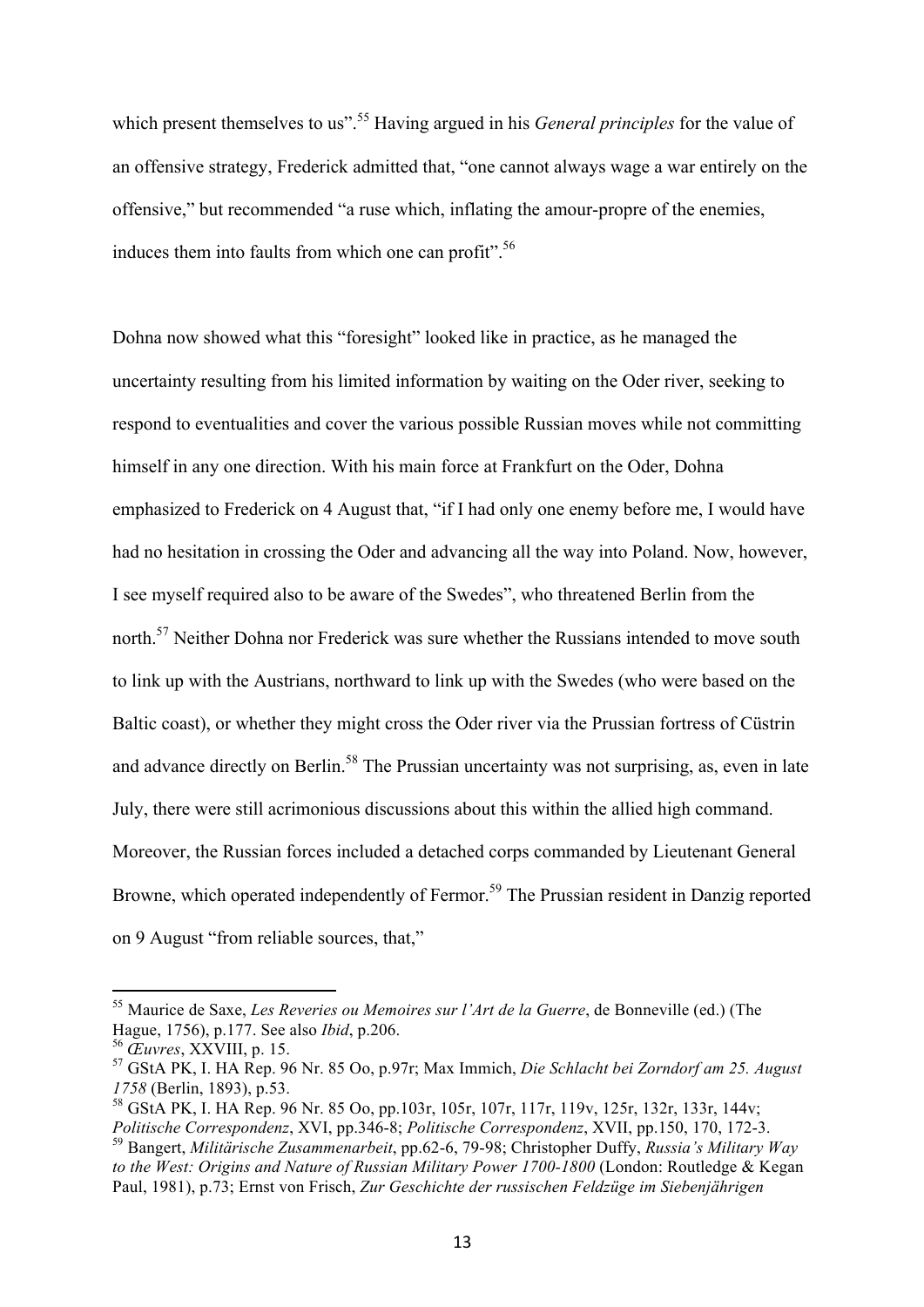Although Fermor's corps is making noises about advancing into Lusatia [to join the Austrians] . . . , its intention is actually to unsettle the Mittelmark [Brandenburg]. The corps of Browne, in contrast, has the plan of uniting with the Austrians . . . Apparently Fermor . . . does not plan to fight a battle but rather to bring our army out of its position through the many raids.<sup>60</sup>

On 14 August, Dohna told Frederick:

It becomes ever more likely that the Russians intend a union with their allies, and that they seek to make this easier by keeping me in watchfulness in this area through the corps of Browne, while their army meanwhile moves to the Oder and can join with the Swedes. If, however, this army were to move from here [Frankfurt] in order to protect the crossing of the Oder against them, the way would thereby be open for the corps of Browne to move to the Austrians.<sup>61</sup>

"The enemy has vainly sought to bring me out of countenance through his marches and countermarches", wrote Dohna to Frederick.<sup>62</sup> "If my present position changes . . . the enemy could always gain three strong marches on me with his detached corps, whereas my current position  $\ldots$  has held up the Russians up to now".<sup>63</sup>

<u> 1989 - Jan Sarajević, politički predsjednik i politički politički politički politički politički politički po</u>

*Kriege nach den Aufzeichnungen und Beobachtungen der dem russischen Hauptquartier zugeteilten österreichischen Offiziere, vornemhlich in den Kriegsjahren 1757-1758*, (Heidelberg: Winter, 1919), pp.76-9, 89-90.

<sup>60</sup> GStA PK, I. HA Rep. 96 Nr. 85 Oo, p.126r.

<sup>61</sup> GStA PK, I. HA Rep. 96 Nr. 85 Oo, p.125r.

<sup>62</sup> GStA PK, I. HA Rep. 96 Nr. 85 Oo, p.113r.

<sup>63</sup> GStA PK, I. HA Rep. 96 Nr. 85 Oo, p.119v.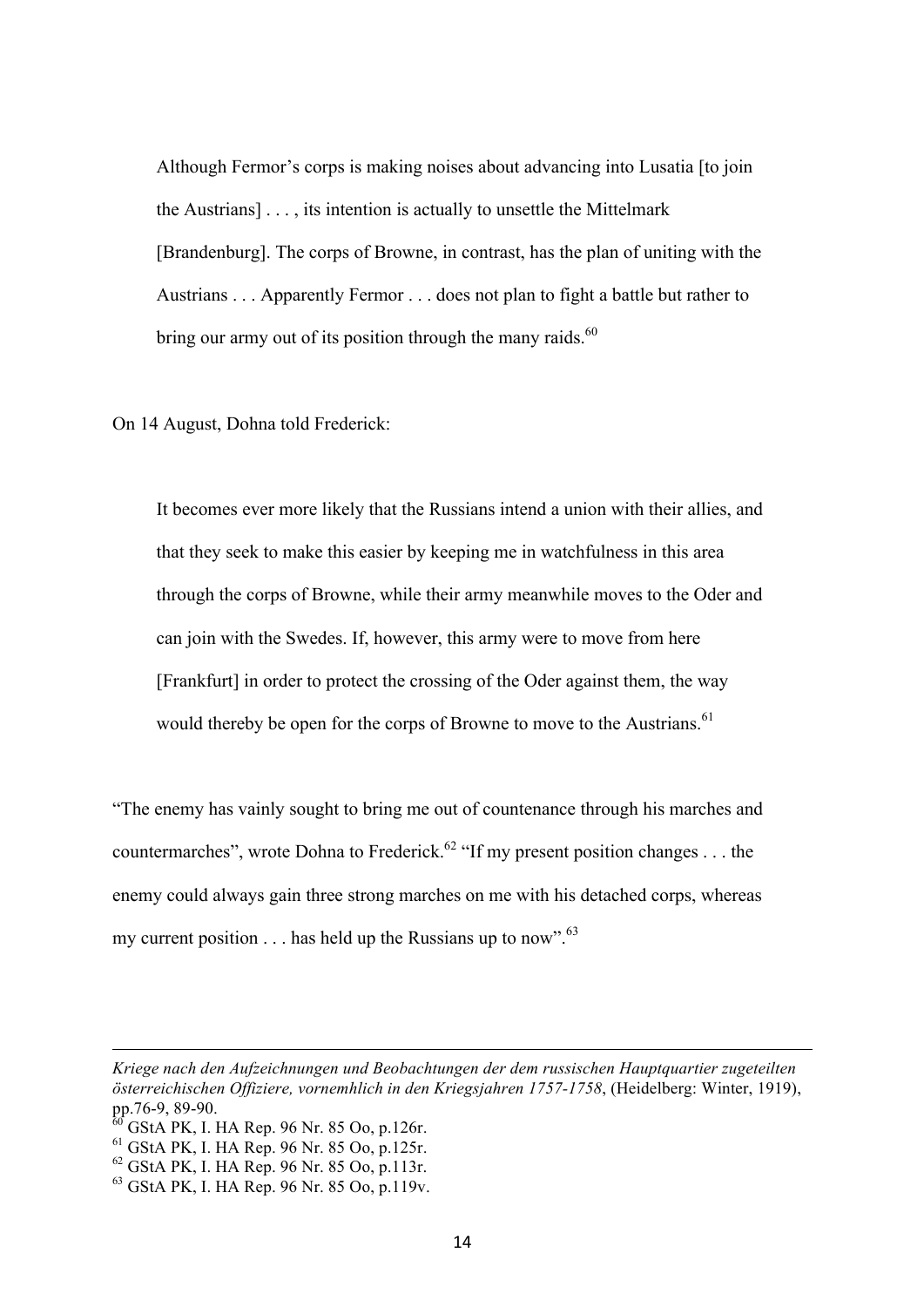Dohna's response to his uncertain information was to remain at Frankfurt on the Oder, ready to respond to circumstances. He and Frederick recognized that the Russians might attack the Prussian fortress of Cüstrin, but were confident its defenses would hold.<sup>64</sup> The Russians had been unable to bring their siege artillery across Poland and, while they attacked and bombarded Cüstrin on 15 August, reducing the town to ashes, they were unable to damage the fortress walls.<sup>65</sup> Even now, Dohna did not immediately leave his position at Frankfurt.<sup>66</sup> Only when it seemed that the Russians were actually going to cross the Oder did he rush north to prevent this.<sup>67</sup>

In contrast, despite the claims of his military treatises, Frederick's approach in practice to the play of chance in war stressed not "foresight" but risk. Frederick was fascinated by the play of chance, in war as in other areas of life, and was throughout his life temperamentally inclined to take risks.<sup>68</sup> His confidante Henri de Catt recorded him repeatedly imagining his own death in battle, and during his march north in August 1758 Frederick three times issued instructions as to what should happen if he were killed.<sup>69</sup> "My motto is conquer or die," wrote

 <sup>64</sup> GStA PK, I. HA Rep. 96 Nr. 85 Oo, pp.100v–101r, 107r, 113r–113v, 127r, 132r; *Politische Correspondenz*, XVII, pp.169-70.

<sup>65</sup> Duffy, *Russia*, pp.67-8, 86; Großer Generalstab Kriegsgeschichtliche Abteilung II, *Die Kriege Friedrichs des Großen, Teil III: Der Siebenjährige Krieg 1756-1763, Band VIII: Zorndorf und Hochkirch* (Berlin: Ernst Siegfried Mittler und Sohn, 1910), pp.78-83.

<sup>66</sup> GStA PK, I. HA Rep. 96 Nr. 85 Oo, p.132r.

<sup>67</sup> GStA PK, I. HA Rep. 96 Nr. 85 Oo, p.134r.

<sup>68</sup> Tim Blanning, *Frederick the Great King of Prussia* (London: Allen Lane, 2015), p.266; Wolfgang Burgdorf, *Friedrich der Große: Ein biografisches Porträt* (Freiburg, Basel, Vienna: Verlag Herder, 2011), pp.7-11, 23; Johannes Kunisch, *Friedrich der Grosse: Der König und seine Zeit* (Munich: C.H. Beck, 2004), p.173-4; Friedrich August von Retzow, *Charakteristik der wichtigsten Ereignisse des Siebenjährigen Krieges in Rücksicht auf Ursachen und Wirkungen von einem Zeitgenossen* (Berlin, 1802), Vol. I, p.314.Barbara Stollberg-Rilinger, *Der Staat als Maschine: Zur politischen Metaphorik des absoluten Fürstenstaats* (Berlin: Duncker & Humblot, 1986), pp.66-7.

<sup>69</sup> *Frederick the Great: The Memoirs of his Reader Henri de Catt (1758-1760)*, trans. into English by F.S. Flint, (London: Constable and Co., 1916), Vol. I, pp.256, 274; Paul Hartig (ed.), *Henri de Catt: Vorleser Friedrichs des Großen: Die Tagebücher 1758-1760* (Munich und Berlin: Deutscher Kunstverlag, 1986), p.56; *Politische Correspondenz,* XVII, pp.158-9, 163, 183.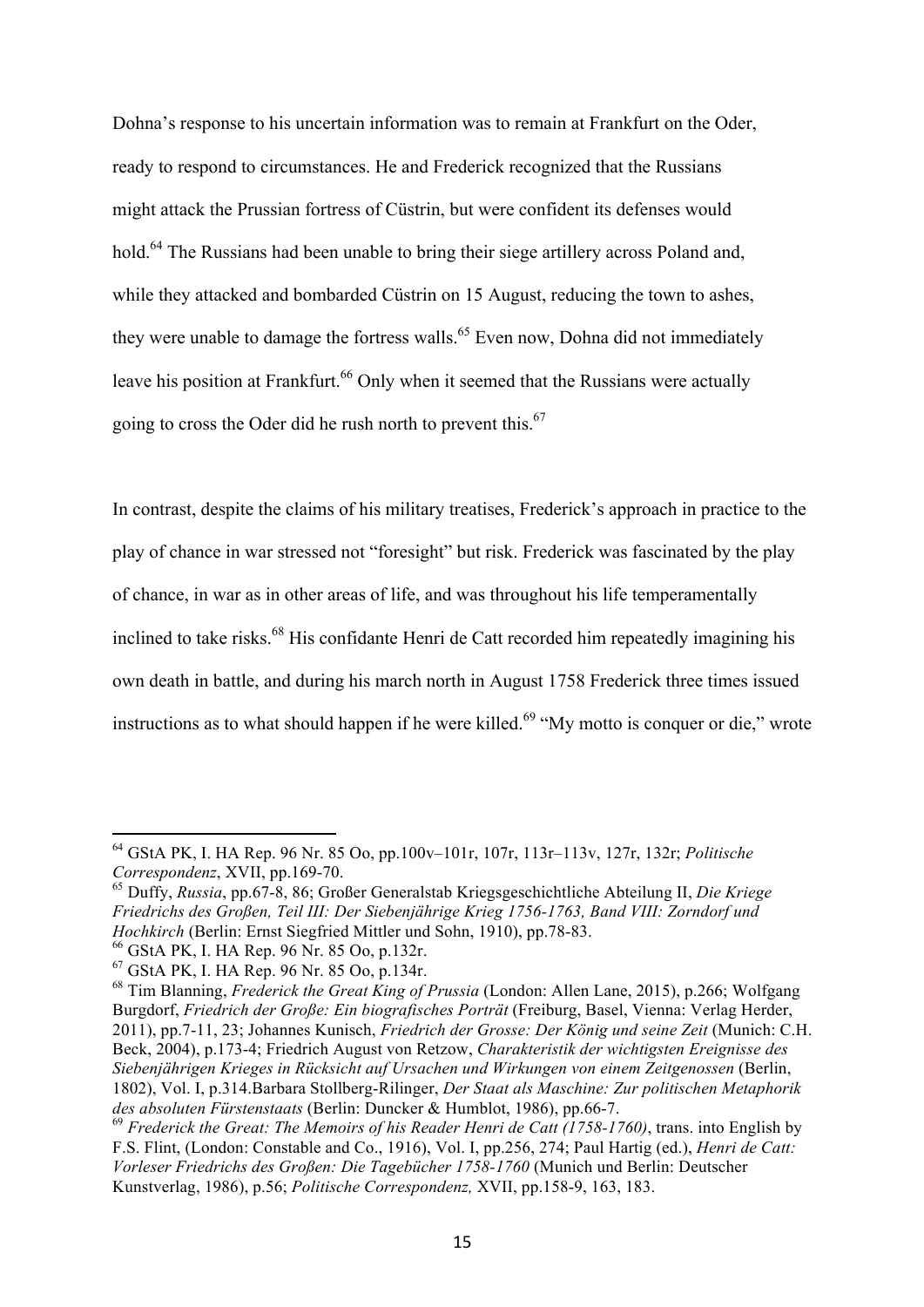Frederick to Dohna on 12 August: "whoever does not think the same should not pass the Oder but go to all the devils".<sup>70</sup>

Historians have argued that Frederick was unusually able to take such risks because of his unique position as both military commander in chief and head of state: not answerable to anyone if things went wrong.<sup>71</sup> The Prussian king, however, also encouraged Dohna to be aggressive and embrace risk, telling him on 2 April 1758:

As to your conduct, always act vigorously and offensively . . . A general must be bold and audacious, providing that he joins good dispositions to his temerity. You are a man, you are not above fortune ["fortune"], misfortunes may befall you, but you must be calm on that point and be assured that I will not judge you on the event but on the circumstances in which you found yourself and on the dispositions that you have made.<sup>72</sup>

On 10 April, when Dohna was campaigning against the Swedes, Frederick told him, "I . . . recommend to you once more most highly . . . that you not imagine so many difficulties in your undertakings, but rather that you should put what you want to do briskly into action, otherwise you will not move from your position."73 On 20 July, while he was still facing the Austrians in the south, Frederick told Dohna to attack the Russians alone.<sup>74</sup> He added on 24 July that, both for himself and Dohna, each in their own theatres of operations, "nothing else

 <sup>70</sup> *Politische Correspondenz,* XVII, p.165.

<sup>71</sup> Clausewitz, *On War*, p.626; Füssel, "Vom Dämon des Zufalls," pp.101-2; Johannes Kunisch, *Das Mirakel des Hauses Brandenburg: Studien zum Verhältnis von Kabinettspolitik und Kriegführung im Zeitalter des Siebenjährigen Krieges* (Munich: R. Oldenbourg Verlag, 1978), pp.77-80; Theodor Schieder, *Friedrich der Große: Ein Königtum der Widersprüche* (Frankfurt am Main: Propyläen Verlag, 1983), pp. 185-6.

<sup>72</sup> *Politische Correspondenz*, XVI, p.347.

<sup>73</sup> *Politische Correspondenz*, XVI, p.371.

<sup>74</sup> *Politische Correspondenz,* XVII, pp.122-3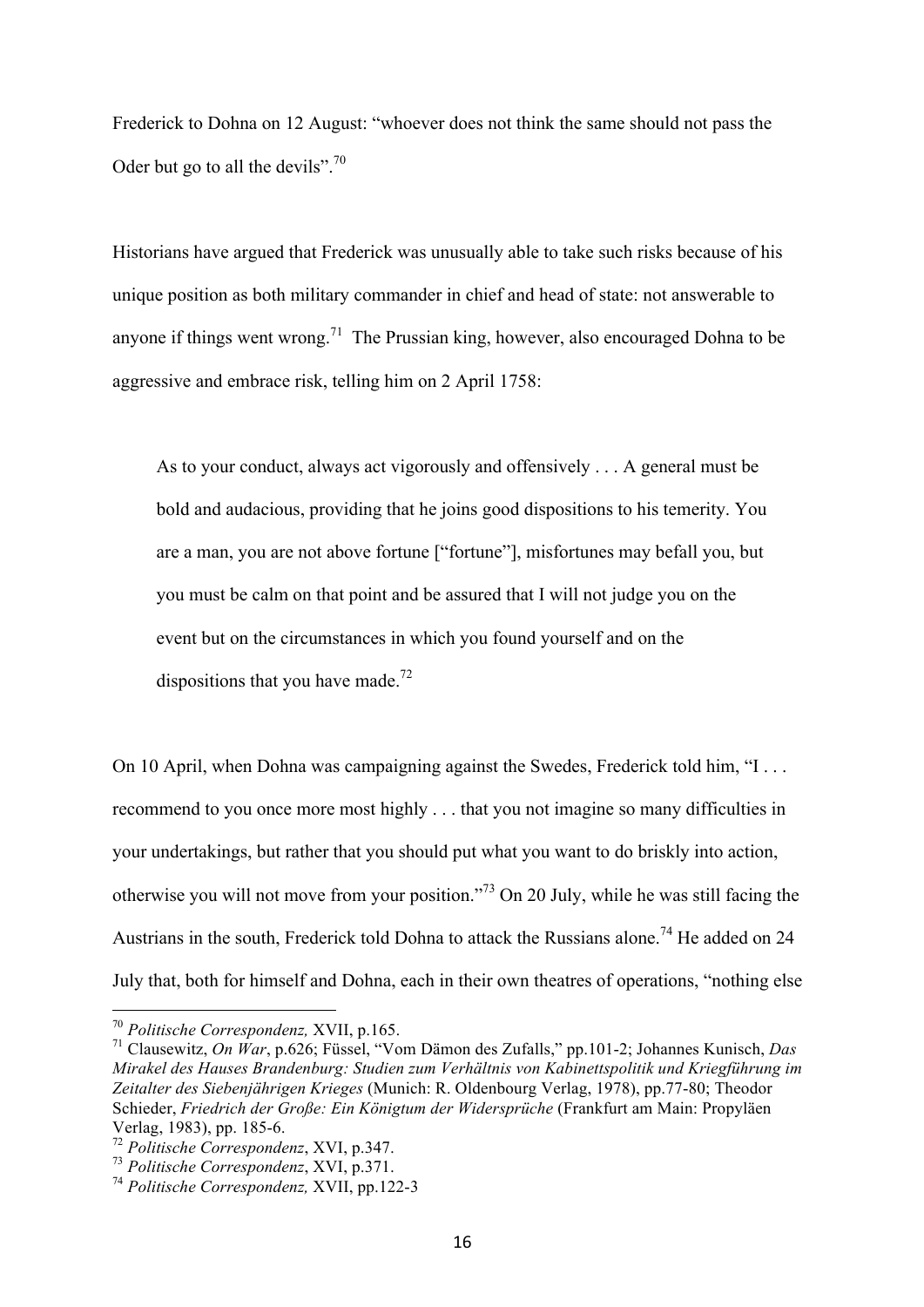remains than . . . to advance vigorously and to try to hit [the enemy] good and hard". A postscript in the king's own hand emphasized: "one must be active and profit from all advantages".<sup>75</sup>

Throughout the campaign, Frederick saw the uncertainty about Russian intentions as a cause not for delay but for action. "If I leave the Russians time," he wrote on 4 August, "they will divide, with one part going to the Mark [Brandenburg] and the other to Silesia".<sup>76</sup> By 8 August, he had developed a plan to circle around the Russian position and threaten their supply base at Posen, thus drawing them out to give battle.<sup>77</sup> On 9 August, he angrily told Dohna to send stronger detachments to confront the Russians. "It seems to me," Frederick told his general, "as if, when you see danger, you do not want to have any part in it . . . You and all your officers must get it out of your heads that the Russians are in an un-attackable camp".<sup>78</sup> Once the siege of Cüstrin had been stymied, shortage of supplies might have obliged the Russians to withdraw of their own accord, but Frederick instead chose to cross the Oder to attack them.<sup>79</sup> It was a decision that he felt the need to defend in his later memoirs. "The king . . . had to fight a battle so as to rid himself for a time of one army and thus to be able to turn in another direction. The king could employ three weeks in this expedition, but how to finish it so quickly without coming to blows?"<sup>80</sup> Whereas Dohna showed "prudent judgment" in cautiously seeking to anticipate and respond to chance events, Frederick reflected alternative ideas that actively embraced uncertainty and risk.

 <sup>75</sup> *Politische Correspondenz,* XVII, pp.136-7.

<sup>76</sup> *Politische Correspondenz*, XVII, p.150

<sup>77</sup> *Politische Correspondenz*, XVII, pp.152-3.

<sup>78</sup> *Politische Correspondenz*, XVII, pp.156-7.

<sup>79</sup> Tielke, W*ar between the Prussians, Austrians, and Russians*, pp.149-51.

<sup>80</sup> *Œuvres*, IV, p.229.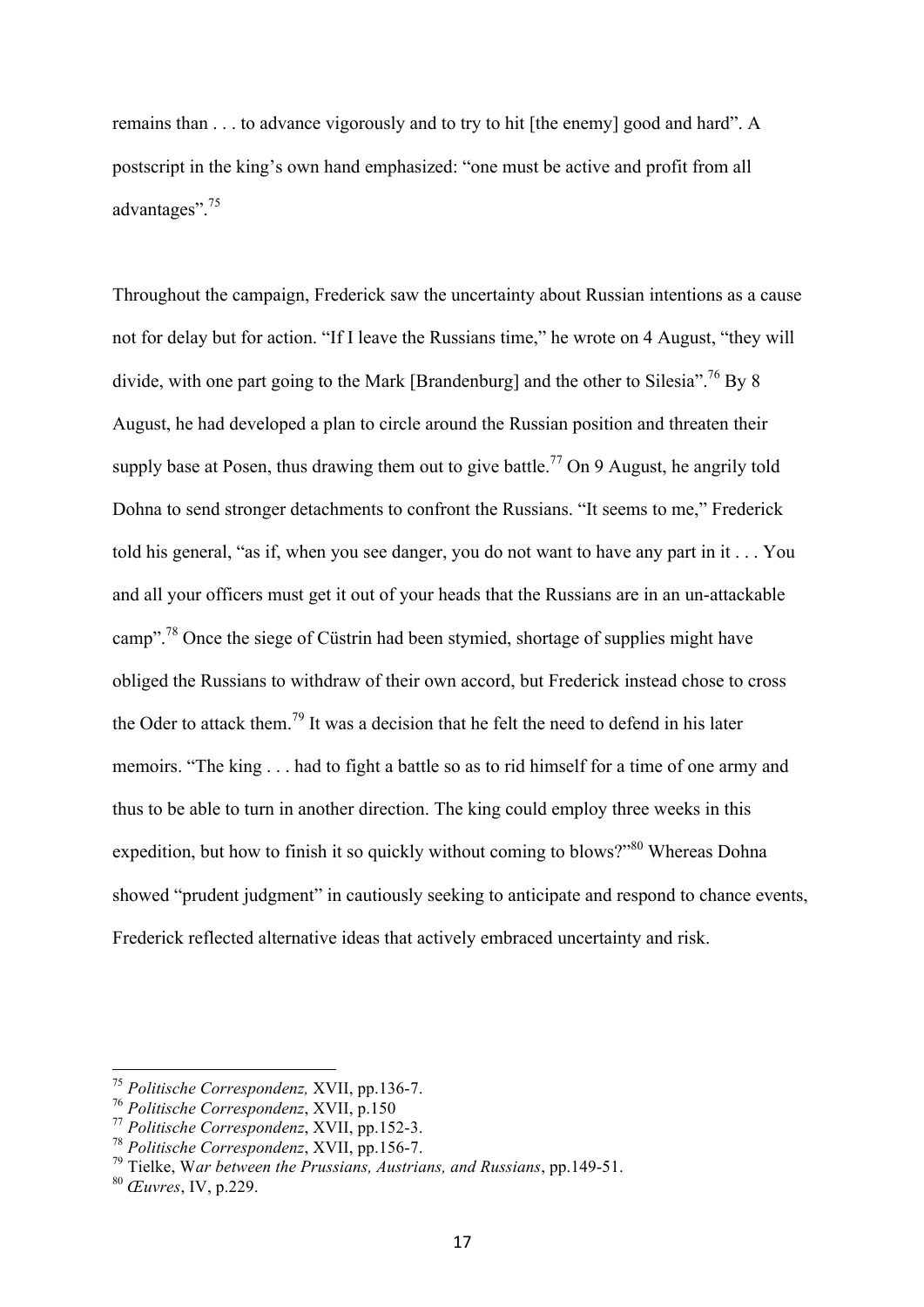#### **Local knowledge**

The focus of the campaign around Cüstrin, in the heartland of the Prussian state, now demonstrated the importance of local and personal knowledge in eighteenth-century warfare. "When one is in one's own country," Frederick wrote later, "one has all the help possible, both from detailed maps and from the inhabitants." It was therefore easy to plan marches. $81$ Folard had criticized governments trying to plan campaigns based only on the map, emphasizing that the great generals of his day "reasoned and established the state of the war through the knowledge they had of the country."<sup>82</sup> In his 1749 poem *The Art of War*, Frederick similarly emphasized that, before a battle, "the commander advances alone, he must reconnoiter everything / He can triumph . . . by a masterly coup d'œil."<sup>83</sup> The Prussian generals knew the area around Cüstrin from personal experience, and this, alongside the much greater support available from the Prussian state, now gave the Prussian army substantial advantages.

Frederick had lived in Cüstrin from 1730 to 1732, after his failed attempt to flee from Prussia as an adolescent. Initially imprisoned in the fortress, Frederick was then apprenticed in the local administration and travelled widely in the area. His letters record him visiting Lebus, on the route his troops now took when marching to Cüstrin, as well as Himmelstedt near Landsberg, where the Russian army camped. At his father's insistence, Frederick also hunted regularly, a particularly relevant activity given that Folard recommended hunting as a way to develop coup d'œil.<sup>84</sup> The crown prince developed a close friendship with Frau von Wreech, whose estate at Tamsel lay just east of Cüstrin, and he went duck shooting with her husband,

 <sup>81</sup> *Œuvres*, XXIX, p.125.

<sup>82</sup> *Extrait des Commentaires du Chevalier Folard*, p.16.

<sup>83</sup> *Œuvres*, X, p.315.

<sup>84</sup> *Extrait des Commentaires du Chevalier Folard*, pp.10-12, 15, 24; *Œuvres*, XVI, pp.17-18; *Œuvres*, XXVII\_III, pp.20, 24-36, 43-6, 48-51, 53, 55-9, 61-2, 63-4.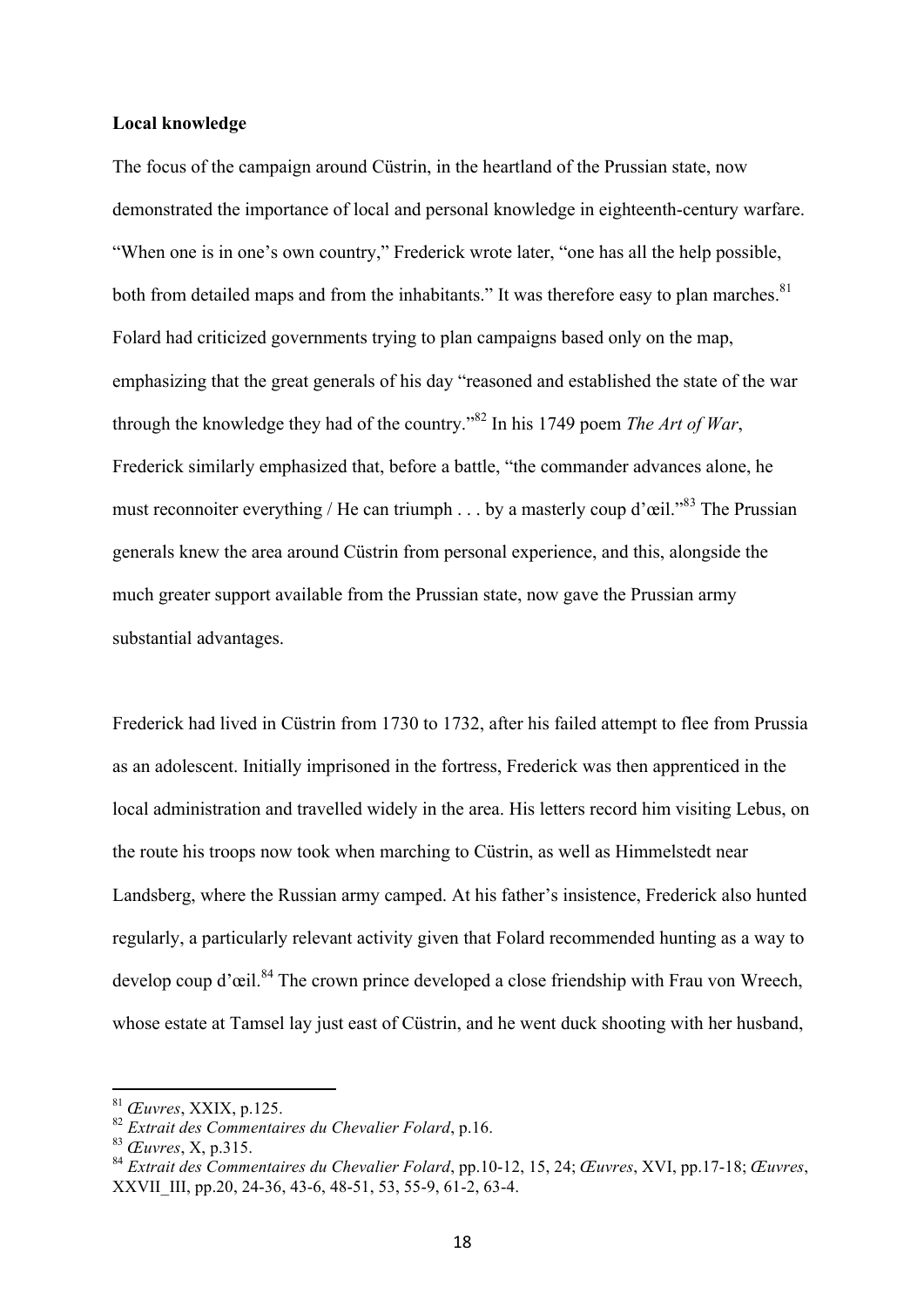Colonel von Wreech.<sup>85</sup> Frederick also produced a treatise about commerce on the Oder River, noting its trade connections with Silesia and the Baltic.<sup>86</sup> As he tried to persuade his father to readmit him to the army, Frederick was already thinking about the area in military terms, promising that, 'if the Poles were to attack here [Cüstrin] six thousand strong, I hope my most gracious father will allow me  $\ldots$  to seek an opportunity to distinguish myself<sup>°.87</sup>

Frederick was not alone in his personal knowledge of the area around Cüstrin. On 1 June 1754, Dohna attended the Prussian army's maneuvers at Stargardt, Pomerania, some distance north of Cüstrin. He wrote to Frederick that he was looking forward to "this new opportunity to learn my profession ["mètier"] under the eyes of Your Majesty."<sup>88</sup> A map among Dohna's correspondence shows various corps of an army deployed in the area west of Cüstrin, giving some impression of the terrain and picking out the road that ran from Manschenow northward to the Oder. The map is undated, so there is no definite evidence to link it to the 1754 maneuvers, and it is not certain whether Dohna visited the ground personally or whether the map was simply a paper exercise.<sup>89</sup> Nevertheless, it is clear that not only Frederick but also his subordinate had made a study before the war of the route that the Prussian army now took to outflank the Russians.

The Prussian state was also now able to provide much greater assistance. Frederick and Dohna had small boats gathered, which could be used for pontoon bridges, and Frederick had

 <sup>85</sup> *Œuvres*, XVI, pp.9-20; *Œuvres*, XXVII\_III, pp.24-5.

<sup>86</sup> *Œuvres*, XXVII\_III, pp.38-43, 45.

<sup>87</sup> *Œuvres*, XXVII\_III, pp.23-4.

<sup>88</sup> GStA PK, I. HA Rep. 96 Nr. 602 S; Dohna to Frederick, 15.5.1754; Karl Heinrich Siegfried Rödenbeck, *Tagebuch oder Geschichtskalender aus Friedrich's des Großen Regentenleben* (Berlin: Plahn, 1840-2), Vol. I, pp.267-8.

<sup>89</sup> GStA PK, I. HA Rep. 96 Nr. 602 S.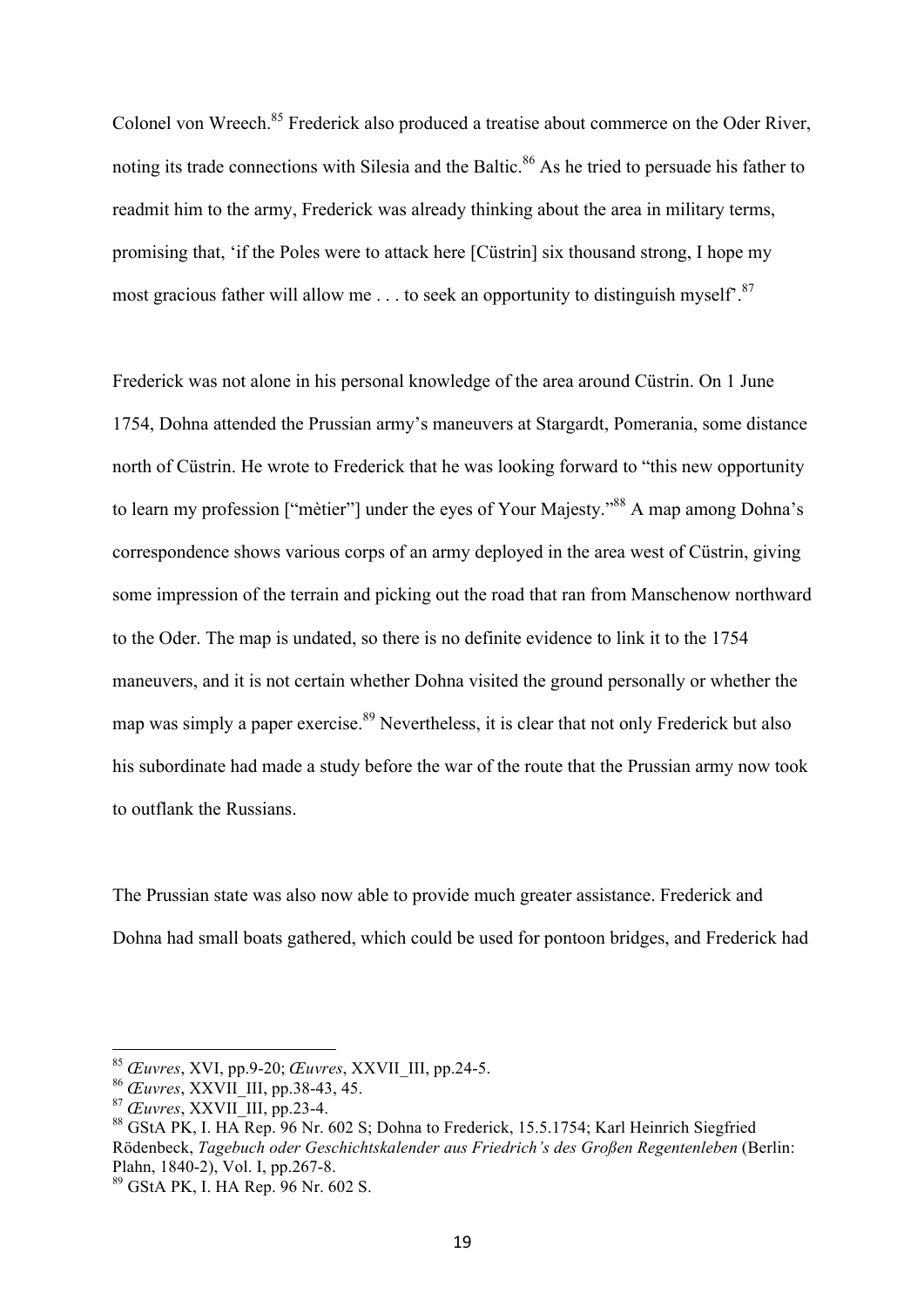pontoons constructed in Berlin. Dohna prepared his own pontoon bridge at Cüstrin, and had wood for bridge building sent from Berlin.<sup>90</sup>

The Prussian state was also bringing order to the natural world in which the campaign took place. Between 1747 and 1753, Frederick had overseen a program to drain the marshland along the Oder northward from Alt-Güstebiese (where the Prussians would now cross the river) and to re-route its channel. During the Seven Years War, work continued to drain the valley of the Warthe River.<sup>91</sup> The Prussian bridging materials were now sent via the network of canals that had been built to connect the Oder to other waterways, and were gathered at Wriezen, the administrative center for the settlement of the drained lands.<sup>92</sup> The Prussian army was thus maneuvering in a landscape that had been ordered by the Prussian state.

Whereas the Prussians were aided by their knowledge of the area, Fermor apparently believed that Cüstrin and Schwedt (to the north) were the only places where the Oder could be crossed, and divided his forces by sending General Rumyantsev to hold the latter point.<sup>93</sup> Having hurried north from Silesia at the head of a picked force, Frederick arrived at Dohna's camp at Gorgast, west of Cüstrin, on 21 August.<sup>94</sup> Finding the Russian position at Cüstrin too strong to attack directly, Frederick resolved to cross the Oder further north. On the night of 22-23 August, the Prussian advance guard and first line of infantry marched via Zechin and

 <sup>90</sup> GStA PK, I. HA Rep. 96 Nr. 85 Oo, pp.133r, 142r, 144r; *Politische Correspondenz*, XVII, pp.143, 152, 162, 169-70, 178.<br><sup>91</sup> Blackbourn, *Conquest of Nature*, pp.33-41.

<sup>&</sup>lt;sup>92</sup> Blackbourn, *Conquest of Nature*, pp.53-4; *Memoirs of Henri de Catt*, pp.281-2; Großer Generalstab, *Zorndorf und Hochkirch*, pp.97-8; GStA PK, I. HA Rep. 96 Nr. 85 Oo, p.144r; *Œuvres*,

<sup>&</sup>lt;sup>93</sup> Duffy, *Russia*, p.86; F. A. von Etzel, *Die Operationen gegen die Russen und Schweden im Jahre 1758 und die zweitägige Schlacht bei Zorndorf am 25. und 26. August* (Berlin, 1858), p.154; Immich, *Schlacht bei Zorndorf*, pp.61-2; Dmitri Thedorovich Masslowski, *Der Siebenjährige Krieg nach russischer Darstellung, Teil II: Der Feldzug des Grafen Fermor in den östlichen Gebieten von Preussen (1757-1759)*, trans. into German by Albert Christian Karl von Drygalski (Berlin, 1891), pp.149-153.

<sup>94</sup> *Journal vom Siebenjährigen Kriege*, pp.217-219, 228.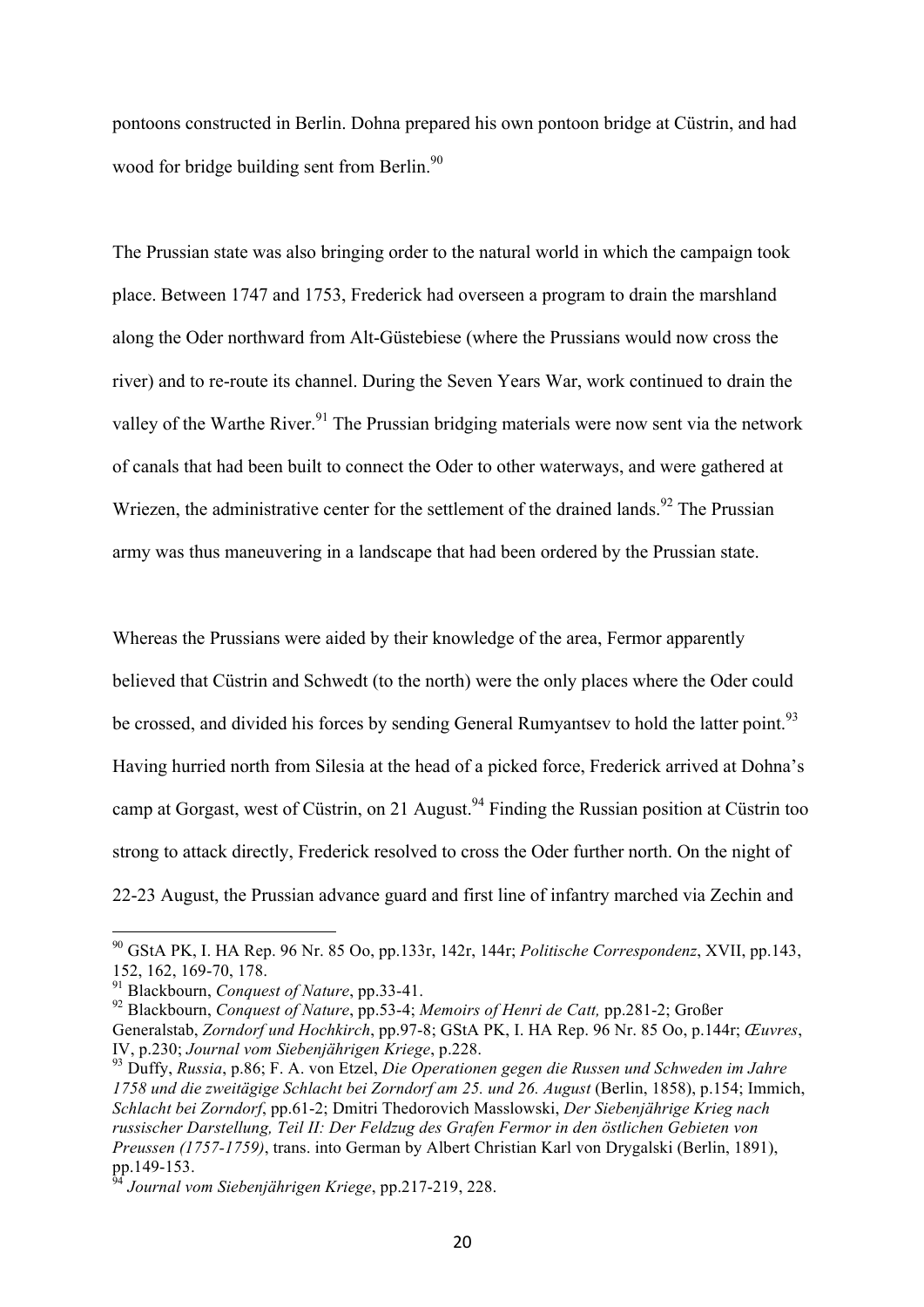Ortwig (both places picked out on Dohna's 1754 map) to Alt-Güstebiese, where they met the bridging materials from Wriezen. The second line marched via Goltzow and Wollup (places where Frederick in 1731 had hunted and suggested improvements to the land) to Ortwig and Alt-Güstebiese. Advance units crossed by boat, and the Prussians laid a pontoon bridge over which the main army began to cross at noon on 23 August. Frederick thus cut the Russian army in two, dividing Fermor from Rumyantsev.<sup>95</sup>

Learning of the Prussian crossing, Fermor abandoned the siege of Cüstrin and took up a position south of the swampy Mietzel River. At the western end of the Russian position was the village of Quartschen, which Frederick had visited several times in 1731. To the east was Massin Wood, near a glass foundry Frederick had visited in 1732.<sup>96</sup> While the Russian position was too strong to be attacked frontally, Frederick was able to outflank it to the east, capturing bridges at Neudamm Mühle and Kersten on the evening of 24 April, and building more overnight. Two Prussian forestry officials guided his troops as they marched through the woods in the early hours of the morning of 25 August and around the Russian right flank.<sup>97</sup> Military knowledge in the long eighteenth century – like knowledge of nature more broadly – was substantially local and personal. Around Cüstrin, personal experience gave the Prussian commanders the kind of "perfect knowledge" of the terrain required in contemporary military treatises, while the Prussian state was able to bring the natural world – including the space of war – intellectually and physically to order.

 <sup>95</sup> GStA PK, I. HA Rep. 96 Nr. 602 S; *Œuvres*, XXVII\_III, pp.24, 26, 28, 34-5; *Politische Correspondenz,* XVII, p.178; Georg Friedrich von Tempelhoff, *Geschichte des Siebenjährigen Krieges in Deutschland zwischen dem Könige von Preußen und der Kaiserin Königin mit ihrer Alliirten als eine Fortsetzung der Geschichte des General Lloyd* (Berlin, 1783-7), Vol. II, pp.221-2; *Journal vom Siebenjährigen Kriege*, pp.228-229.<br><sup>96</sup> Masslowski, *Der Siebenjährige Krieg nach russischer Darstellung*, pp.153-66; *Œuvres*, XXVII\_III,

pp.28, 31, 34, 61-2.

<sup>97</sup> Großer Generalstab, *Zorndorf und Hochkirch*, pp.118-9, 123, 128; Immich, *Schlacht bei Zorndorf*, pp.66, 69; Simon Millar, *Zorndorf: Frederick Faces Holy Mother Russia* (Oxford: Osprey, 2003), p.50; *Journal vom Siebenjährigen Kriege*, pp.230-1.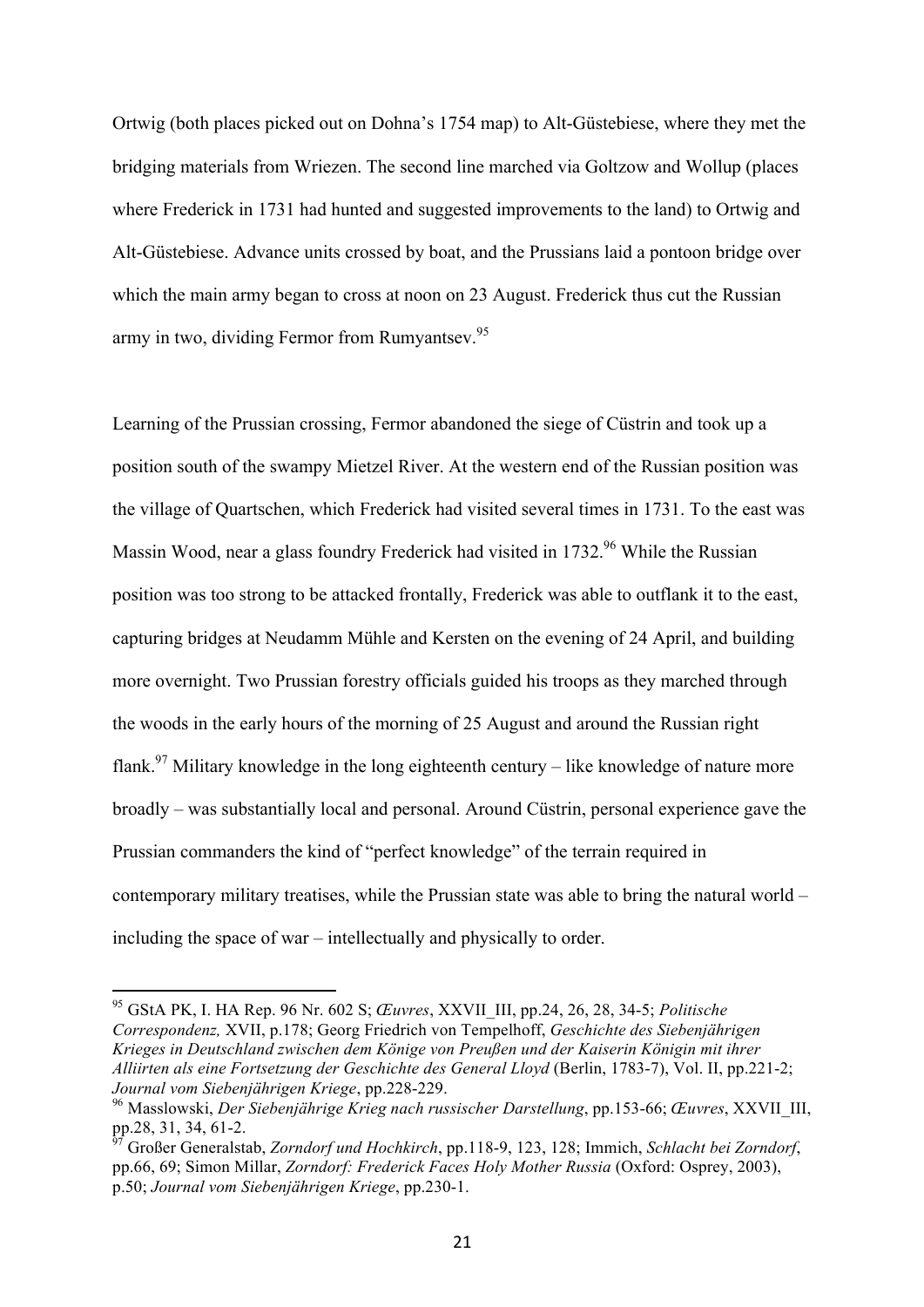### **"A nothing can change everything"**

As he debouched from the woods, Frederick was presented with precisely the kind of unexpected advantage, thrown up by chance, that contemporary military treatises advised commanders to "profit" from, for Fermor had left his baggage train virtually unprotected at Groß-Kamin to the southeast. If Frederick turned to capture it, the Russians would be forced to retreat even without a battle. Major General von Ruesch, a Prussian hussar officer, urged Frederick to do this, but the king refused. Instead, he kept his army marching around the Russians to reach the village of Zorndorf, just north of Frau von Wreech's estate at Tamsel. Frederick later admitted that, "if he had been in less haste, he might have taken it [the Russian baggage train] without difficulty, and obliged them [the Russians] by some marches to quit the country."<sup>98</sup> A few days after the battle, Frederick belatedly acknowledged the advantages he would have gained from destroying the Russian supplies, noting that, "if I burn them, then the [enemy] army must retreat head over heels . . . that is better than a battle."<sup>99</sup>

Instead, Frederick attacked the Russian main army, expecting that his tactic of the "oblique order" (which concentrated the attack against one point on the enemy line) would win outright victory. "By mishaps and misunderstandings," however (as Frederick later put it), the attack miscarried as the different corps of the Prussian infantry failed to support each other, and the Prussian left was routed by a Russian counterattack. The battle of Zorndorf degenerated into murderous chaos, ending at nightfall with both sides exhausted. In the

 <sup>98</sup> *Œuvres*, IV, pp.230-1 (quotation, p.231); Retzow, *Charakteristik der wichtigsten Ereignisse*, Vol. I, p.315.

<sup>99</sup> *Politische Correspondenz,* XVII, p.197.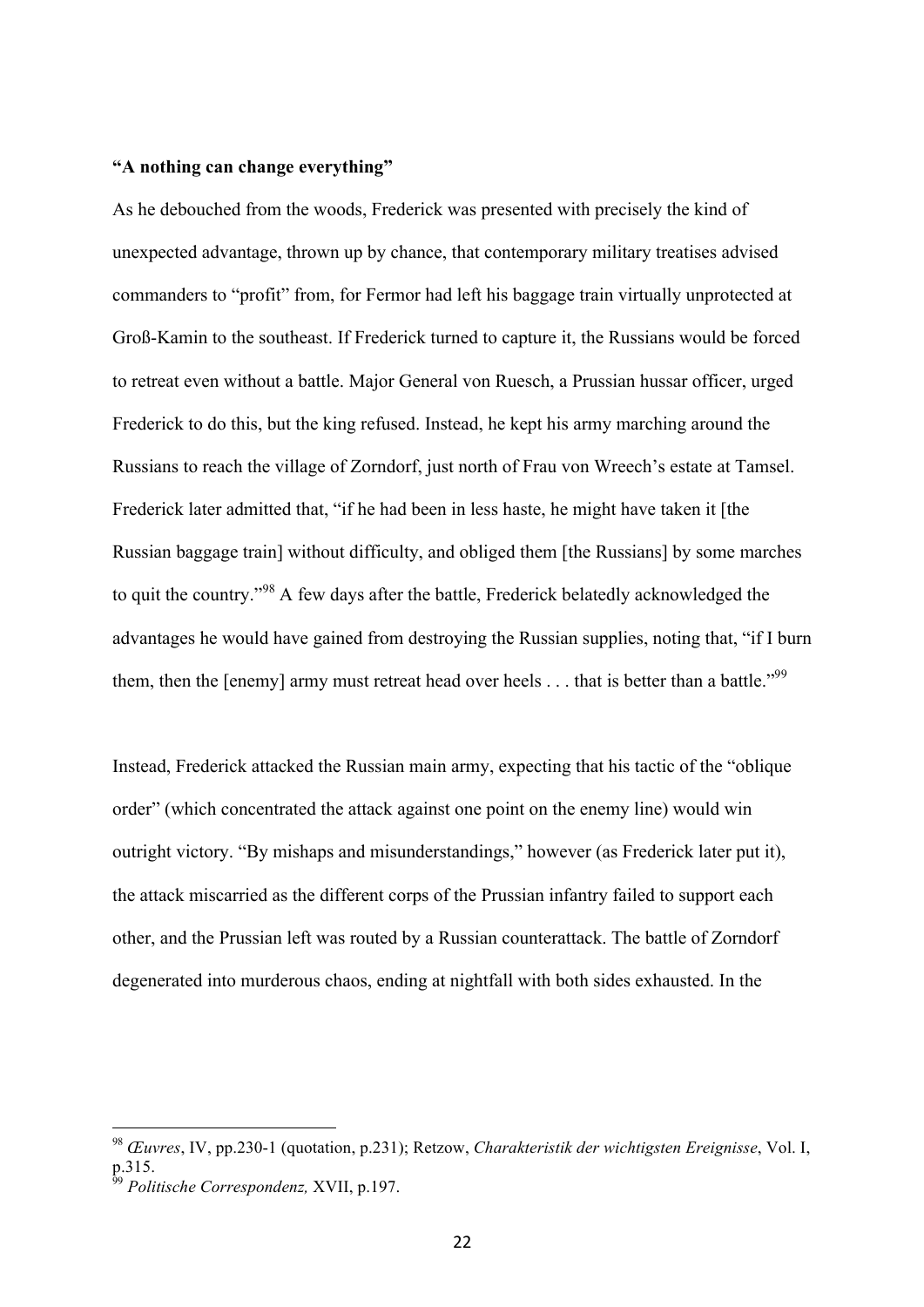following days, Frederick allowed the Russians to retreat and himself returned southwards to confront the Austrians. $100$ 

Having preferred the risk of battle to the opportunity of "profiting" from chance advantages, Frederick now blamed chance for his misfortune. His intimate de Catt claimed that Frederick in the previous days had anticipated the outcome. "I have made my dispositions," he supposedly said on 24 August, "but . . . a nothing can change everything, and the commander will be held responsible." "I will march as quickly as possible," Frederick allegedly said on hearing of the bombardment of Cüstrin, "but if the thing does not succeed they will criticize me."<sup>101</sup> Trying, that winter, to rationalize what had happened, Frederick argued that, "whatever precautions a general takes, there always remain many risks to run . . . in all battles."102 This was a long-standing theme for Frederick, who had lamented in his 1748 *General Principles of War* that "our little wisdom and prudence often becomes the plaything of chance", so that generals were blamed for chance events that were beyond their control.<sup>103</sup> Frederick's argument reflected contemporary ideas of the inevitability of chance in war, and the Prussian king embraced such ideas first as the basis for his strategy and tactics in the Zorndorf campaign and then as a justification when things went wrong.

# **Conclusion**

Military commanders directing armies on campaign may seem an unlikely subject for the historian of science, but the Prussian army's campaign against the Russians in summer 1758 provides an important reminder of the importance of personal judgment and personal, local

 <sup>100</sup> Duffy, *Frederick the Great*, pp.165-72; Großer Generalstab, *Zorndorf und Hochkirch*, pp.129-161, 253-261; *Œuvres*, IV, p. 231; *Journal vom Siebenjährigen Kriege*, pp.232-41, 315-7.

<sup>101</sup> *Henri de Catt Tagebücher*, pp.60, 62.

<sup>102</sup> *Œuvres*, XXVIII, p.180.

<sup>103</sup> *Œuvres*, XXVIII, pp.96-8 (quotation, p.98).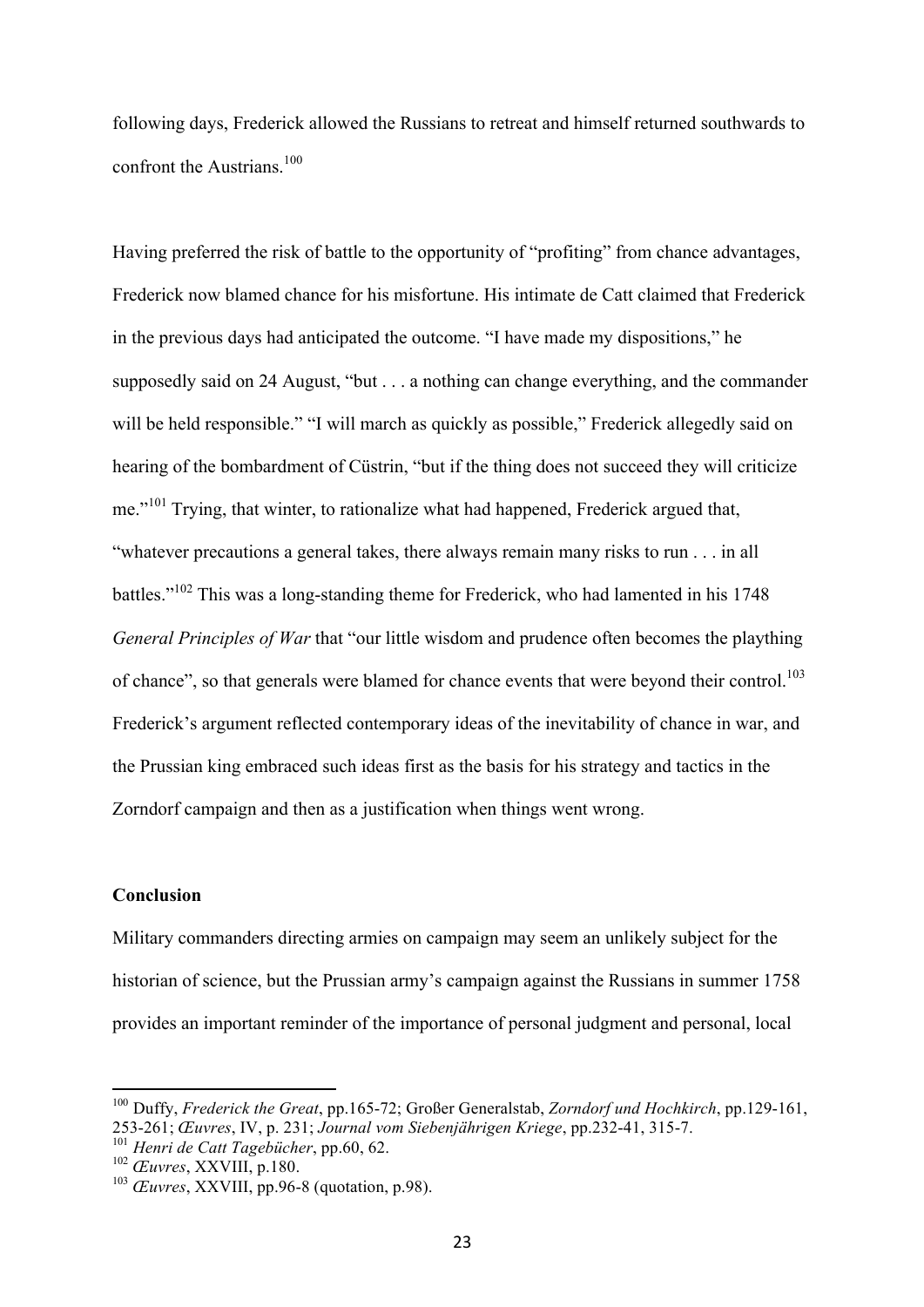knowledge in eighteenth century cultures of knowledge. Numerous military historians have argued that eighteenth-century warfare was 'calculated,' and that contemporary military thinkers sought to reduce war to the principles of geometry and physics. However, just as recent research has noted the subjectivity of long eighteenth century science, so the military treatises written and read by King Frederick II of Prussia, and the practices of Frederick and his subordinate Count Christoph zu Dohna on campaign, show an emphasis on subjective judgment as the basis for military decisions. Reflecting the period's search for order – in war as in other branches of knowledge – military treatises called for the general to have "perfect knowledge" of the terrain, and during the summer campaign of 1758 Frederick demanded that Dohna provide him with "exact information" on the theatre of war. Institutions to provide such knowledge, however – such as large state mapping projects or general staffs – would appear only slowly in the later years of the eighteenth century. The Prussian army's maneuvers leading up to the battle of Zorndorf demonstrated that, in the absence of such institutions, knowledge (including military knowledge) was often local and personal.

The long eighteenth century saw efforts to turn uncontrollable chance into mathematically calculated probability, and historians like Anders Engberg-Pedersen have claimed that military theory sought to control the play of chance in war. The practices of the Prussian high command in 1758, however, like the military literature of the time, fully recognized the uncertainty of war, and sought to respond to it through subjective judgment – the ability of the individual general – rather than mathematical calculation. Moreover, the examples of Frederick and Dohna show that this "subjective element of [military] knowledge-making" took a variety of forms. Dohna's cautious maneuvering reflected ideas that generals should use "foresight" to anticipate what might happen, while being ready to "profit" from chance events and turn them to their advantage. In contrast, Frederick showed that risk could be

24